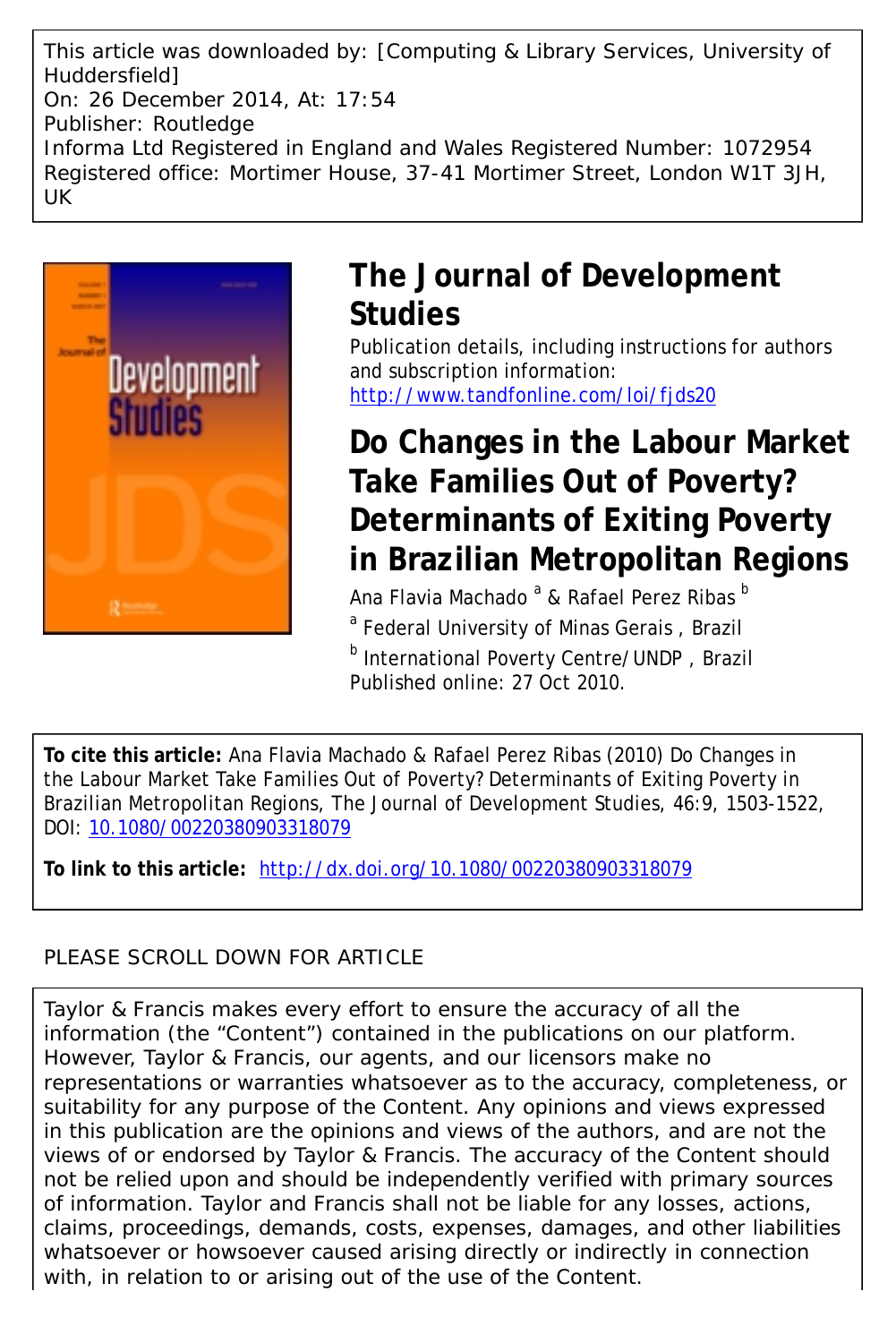This article may be used for research, teaching, and private study purposes. Any substantial or systematic reproduction, redistribution, reselling, loan, sublicensing, systematic supply, or distribution in any form to anyone is expressly forbidden. Terms & Conditions of access and use can be found at [http://](http://www.tandfonline.com/page/terms-and-conditions) [www.tandfonline.com/page/terms-and-conditions](http://www.tandfonline.com/page/terms-and-conditions)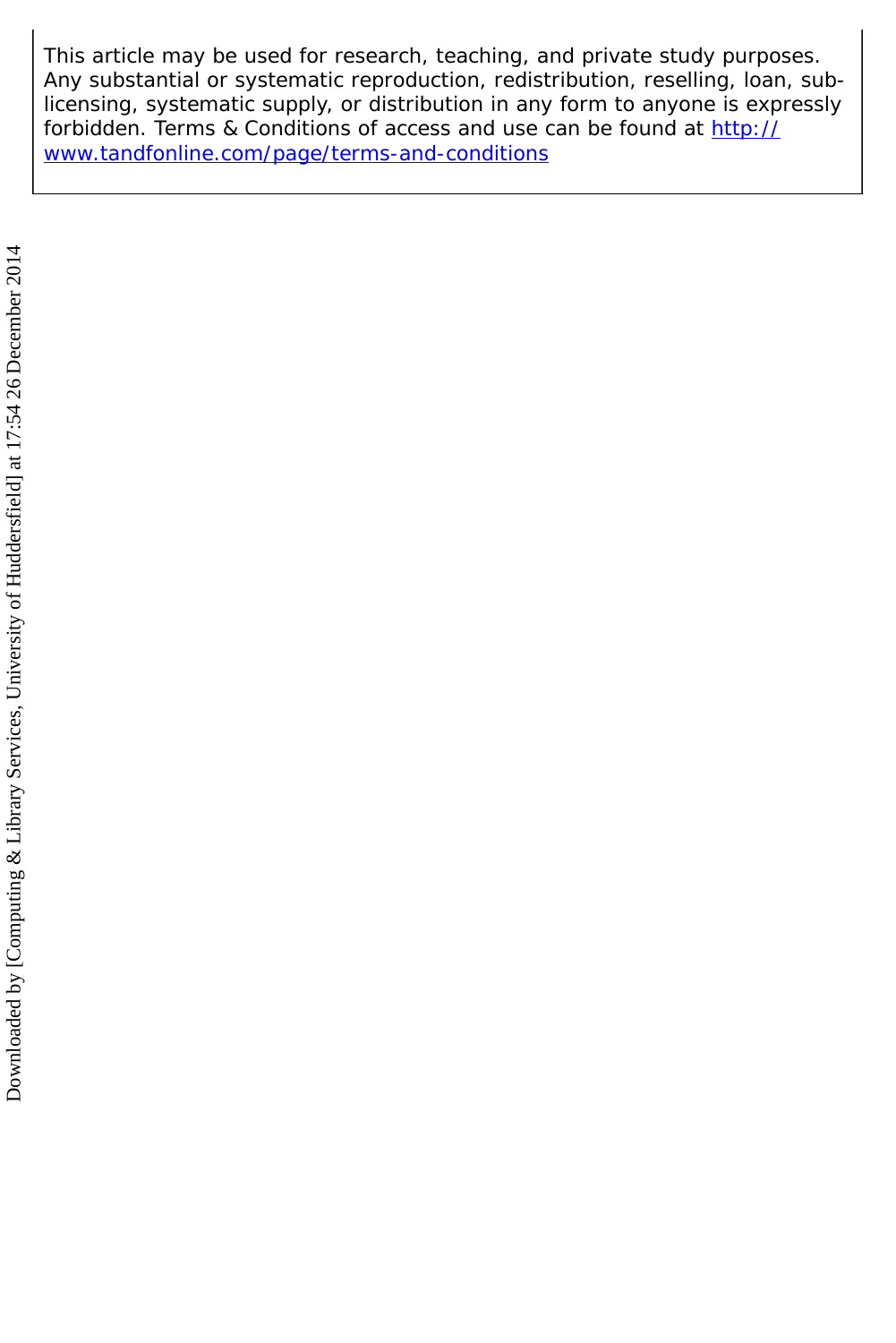# Do Changes in the Labour Market Take Families Out of Poverty? Determinants of Exiting Poverty in Brazilian Metropolitan Regions

ANA FLAVIA MACHADO\* & RAFAEL PEREZ RIBAS\*\* \*Federal University of Minas Gerais, Brazil, \*\*International Poverty Centre/UNDP, Brazil

Final version received June 2009

ABSTRACT Using survival models, we test whether short-term changes in the labour market affect poverty duration. Data are from the Brazilian Monthly Employment Survey. Such a monthly dataset permits more accurate estimations of events than using annual data, but its panel follows households for a short period. Then methods that control for both right- and left-censoring should be used. The results are as follows: households with zero income are not those with the lowest chances of exiting; changes in aggregate unemployment do not affect poverty duration; and increasing wages in the informal sector has a negative effect on poverty duration.

### I. Introduction

The reasons that a family remains in poverty may be associated not only with its idiosyncratic features but also with characteristics of the environment where it lives (Adato et al., 2006; Carter and Barrett, 2006; Hoddinott, 2006). On the supply side, household characteristics are the critical determinants of leaving poverty. However, on the demand side, we are interested in discovering whether changes in the labour market, such as fluctuations in the unemployment rate and the average wage, have any effect on the duration of households in poverty.

This paper aims to test whether changes in aggregate demand are capable of removing households from poverty. In Brazil, there is a household panel that allows carrying out this kind of analysis: the Monthly Employment Survey (PME, Pesquisa Mensal de Emprego). The PME is one of a few surveys that have the advantage of being a monthly panel, so it allows a more accurate estimate of the relationship between events and poverty dynamics than annual panel surveys. The reason is that

Correspondence Address: Ana Flavia Machado, Federal University of Minas Gerais, Department of Economics, Avenue Antônio Carlos, 6627, Belo Horizonte, 31270-901 Brazil. Email: afmachad@cedeplar.ufmg.br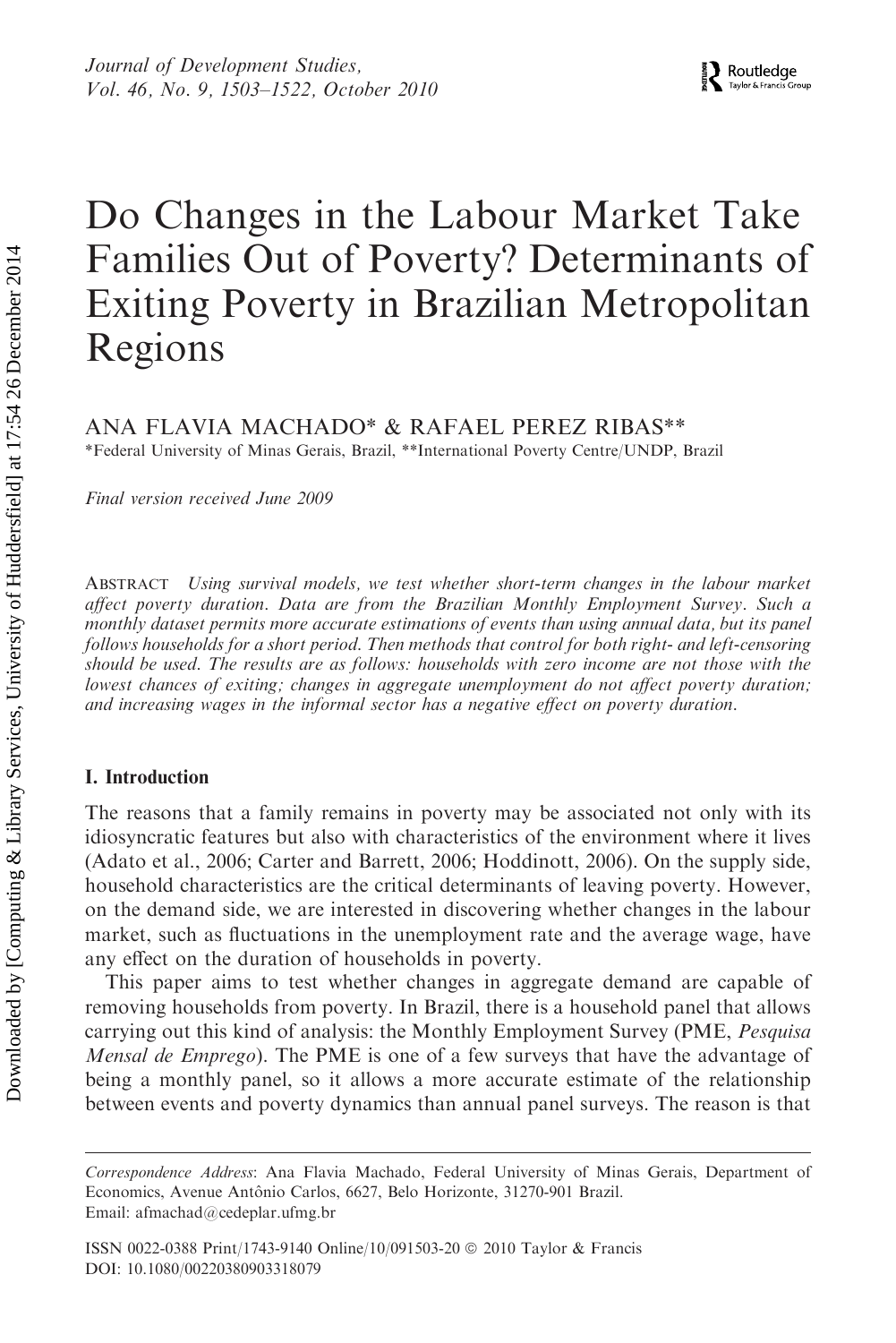associating an annual change with an event that took place at some moment within 12 months is more difficult than associating a monthly change with an event that took place in that same month.

In addition, we intend to estimate other determinants of this transition, taking into account the length of time that they have been in poverty. For this reason, our study adopts survival models to estimate the determinants of poverty exit. Many studies have shown that the longer one remains in poverty, the greater are the chances of permanence in that condition (Iceland, 1997b; Stevens, 1999; McKernan and Ratcliffe, 2003; Adato et al., 2006; Carter and Barrett, 2006; Barrett et al., 2006). However, some of them have used panels with only two or three waves, so they have been forced to implement probit (or logit) models which do not assess the duration effect accurately, for example, Krishna et al. (2006).

Unfortunately, the period of 16 months between the first interview and the last one in the PME is not enough to estimate the length of time that one remains in poverty. It results in a high number of both right-censored, when it is not observed households moving out of poverty, and left-censored observations, when the entry of households into poverty is not observed. In order to reduce the bias generated by censoring, we make use of survival models considering left-censoring as a problem of initial condition.

### II. Duration In and Mobility Out of Poverty: a Brief Review of the Literature

Baulch and Hoddinott (2000) state that there are three dimensions for analysis of economic mobility and poverty dynamics: metric, temporal, and methodological. Estimations on duration of poverty take into account the temporal dimension. However, this kind of study is more common in developed countries, where more longitudinal data are available. The majority of studies have been conducted in the USA, based on the Panel Study of Income Dynamics (PSID). The examples are Duncan (1983), Bane and Ellwood (1986), Ruggles and Williams (1987), Duncan and Rodgers (1991), Stevens (1994, 1999), and McKernan and Ratcliffe (2003).

One conclusion of these studies is that the omission of censored data may underestimate the average time spent in poverty (Bane and Ellwood, 1986; Stevens, 1994, 1999). However, analysis based on multiple spells of duration is only possible when there is a panel with a large number of waves. Another conclusion is that analysis of duration using annual data ignores a series of events that occur between the two interviews (Ruggles and Williams, 1987; Iceland, 2003; McKernan and Ratcliffe, 2003).

The study made by Iceland (1997b) also uses the PSID to estimate the chances of leaving poverty. He attempts to relate aspects of aggregate demand to this event by using covariates that express changes in the US urban labour market from 1970 to 1985. His results indicate that spatial segregation of economic activity does not produce any significant effect on moving out of poverty. Nevertheless, urban deindustrialisation tends to favour Whites more than Blacks with regard to transitions out of poverty.

In other countries, studies on poverty dynamics include those made by Hussain  $(2002)$  in Denmark, Cappellari and Jenkins  $(2002)$  in the UK, Beccaria and Maurizio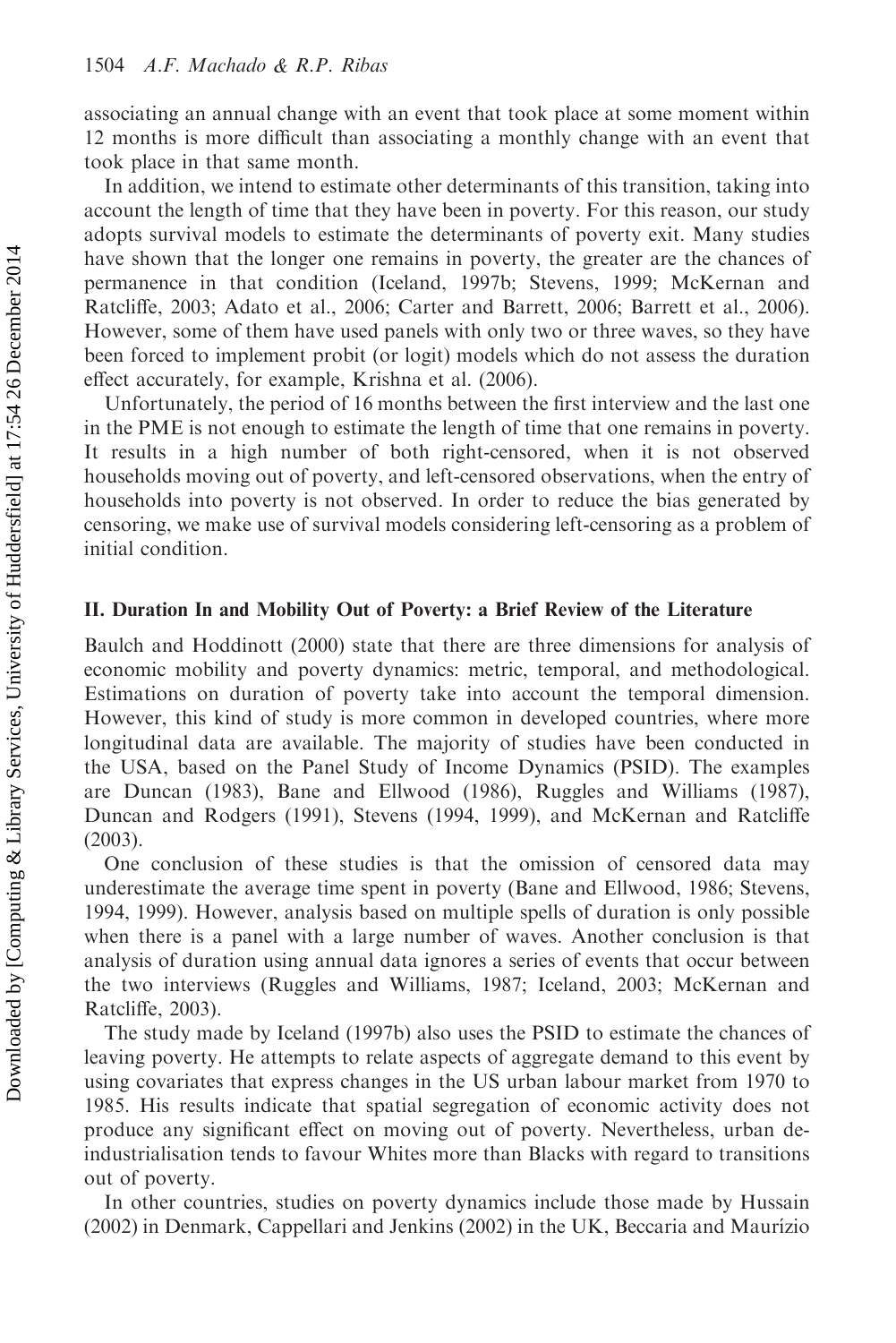(2006) in Argentina, Dmitri (2000) and Denisova (2007) in Russia, and Bigsten and Shimeles (2003) in Ethiopia. The results generally indicate that the event of entry into poverty and permanence in this state are associated more with changes related to employment than with household structure and composition. Nevertheless, most of the studies estimate only the effect of changes in individual labour condition and do not consider the endogeneity of these changes in relation to income mobility. One way of estimating the effect of employment on poverty dynamics is to use macro variables that assess exogenous changes in the labour market.

In Brazil, there are a few studies of poverty duration. The study by Barros, Mendonça and Neri (1995) was one of the first to investigate this topic. They also used the PME panel, but they made only a descriptive analysis. Their analysis intended neither to investigate the determinants of poverty spells nor control for the problem of censoring. Other studies are those carried out by Machado et al. (2007) and Ribas and Machado (2007). Both studies concluded that being in the informal sector has an ambiguous effect on mobility because it contributes to both exiting poverty and increasing the vulnerability to poverty.

#### III. Data

The PME is a rotating panel that observes the same household for four consecutive months and, after an eight-month interval, observes it consecutively for four more months. After a total of eight interviews in a 16-month interval, the household leaves the sample permanently. Moreover, it is representative of six Brazilian metropolitan regions: Recife, Salvador, Belo Horizonte, Rio de Janeiro, São Paulo and Porto Alegre. Besides its microdata at household level, the PME provides monthly statistics on the labour market in these six regions.

# Imputation of Non-labour Income in the PME

As a result of its specific interest in investigating the urban Brazilian labour market, the PME provides information only about income from work. For this reason, we have adapted the technique proposed by Elbers et al. (2003) to impute non-labour earnings to the households surveyed by PME by using data from the Brazilian National Household Survey (PNAD).

In order to attribute non-labour income to households in the PME, we estimated a model for each type of income using the PNAD. These models were estimated based on Heckman's (1979) two-step method. In the first step, we estimated the probability of receiving a particular type of non-labour income using a probit model. In the second step, we estimated the values of earnings according to a subset of variables from the first step and the inverse of the Mill's ratio. The covariates in both the first and the second steps were selected by using a stepwise estimation. Therefore, 96 equations were estimated (combining four income sources, six metropolitan regions and four years, from 2002 to 2005).

Once the probability of receiving sources of non-labour income and their amounts had been estimated, the coefficients and standard errors, assumed heteroskedastic, were exported to the PME data. Further details about the process of imputation can be found in Ribas and Machado (2008).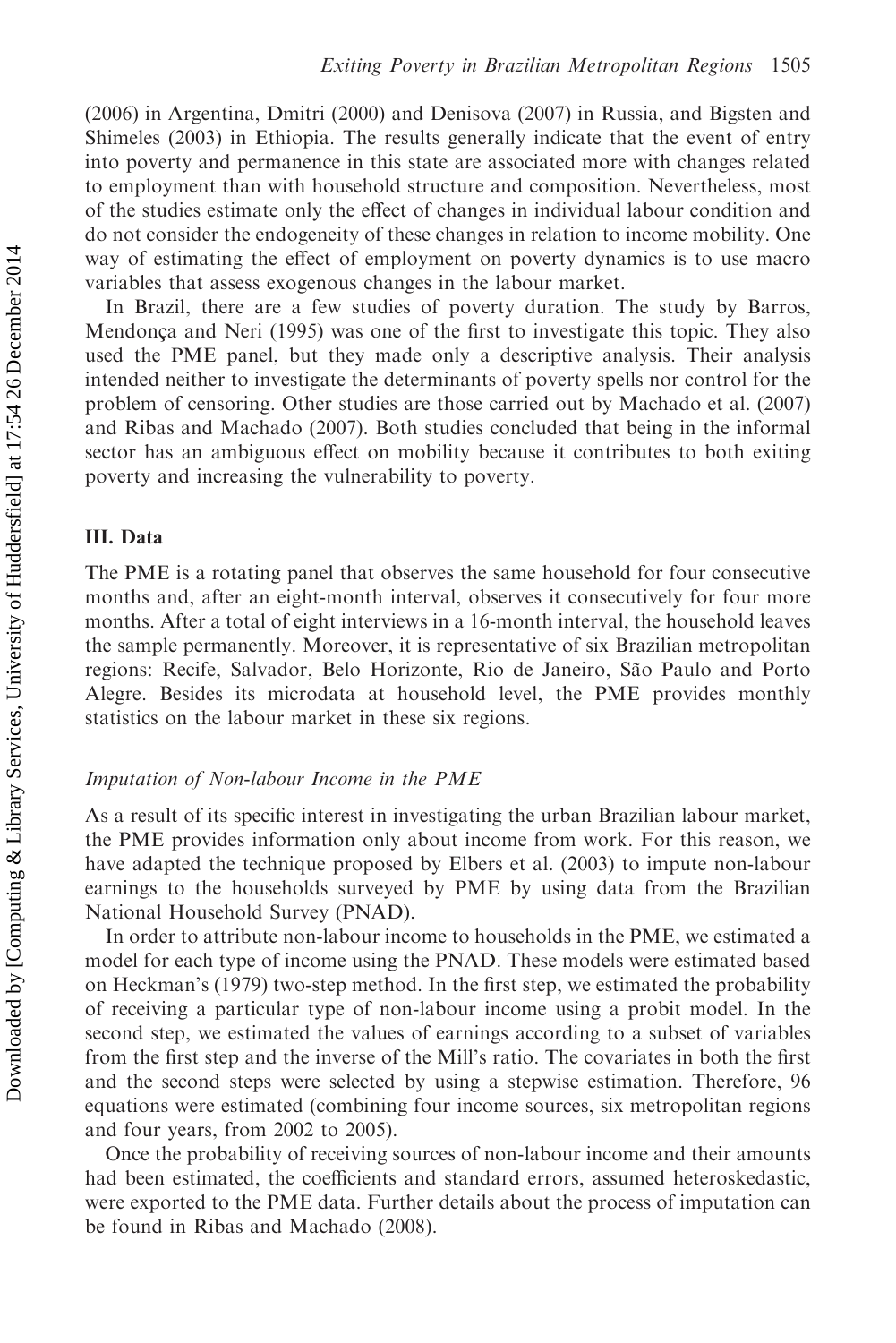#### Sample and Description of Variables

The data on poverty duration are taken from the PME that was conducted from March 2002 to May 2007. We took the poverty line for metropolitan regions calculated by the World Bank (2006) and deflated for the months in the PME.<sup>1</sup> Then, we classified as 'poor' households the ones whose per capita income was below this line.

In order to produce the database used specifically to analyse poverty duration, we used, first of all, the algorithm proposed by Ribas and Soares (2008) to put together the whole panel of individuals. Then, we identified those households in which at least one member was observed in more than one interview and separated them from those households in which all the members had left the sample. In other words, we considered a household to have undergone attrition when none of its members were observed subsequently in the sample.

Once the families that had been interviewed at least twice and had spent no less than one month in poverty had been identified, we counted the number of months each family had been in this state. This period was calculated according to the number of months between two consecutive observations. For instance, in the case of the household that had already fallen into poverty at the time of the fourth interview, remained in the same treated situation for the fifth interview (eight months afterwards) and had exited poverty by the time of the sixth interview, we assumed that it had been in deprivation for 10 months. This same criterion of interpolation of periods was adopted for households whose attrition had occurred in a particular month of an interview, but had recovered one month later.

However, if this household had been observed to be out of poverty at the time of the fifth interview, we treated it as right-censored, because we did not know in what month it had actually left poverty. Figure 1 shows five examples of how observations in the panel are handled in terms of poverty spells.

Table 1 presents the descriptive statistics for the selected variables used in the poverty duration model and shows that the average observed duration in poverty was 2.69 months. However, almost 45 per cent of the sample is right-censored, while about 46 per cent is left-censored. In addition, the average income gap for poor households is 51 per cent of the poverty line.

Table 2 shows the size of the samples used in the estimates of the duration models. In the reduced sample, used to calculate just the effects of fixed variables, there is a similar number of observations that are only right-censored or only left-censored (approximately 30%), while 16 per cent of the data are interval-censored. Based on these statistics, we concluded that the relative number and, most importantly, the absolute number of observations *not* censored are sufficient to estimate the effects of a poverty duration model using the PME data. In the expanded (split) sample, used to estimate the effects of fluctuations in aggregate demand, the number of right- and interval-censored observations increased and, as a result, the percentage of noncensored cases was reduced. Nonetheless, there was only a slight reduction in the absolute number of these cases.

The difference between the reduced sample and the split sample lies in the number of times that the same household appears in the database. In the first case, each household is represented by only one observation, which contains the total number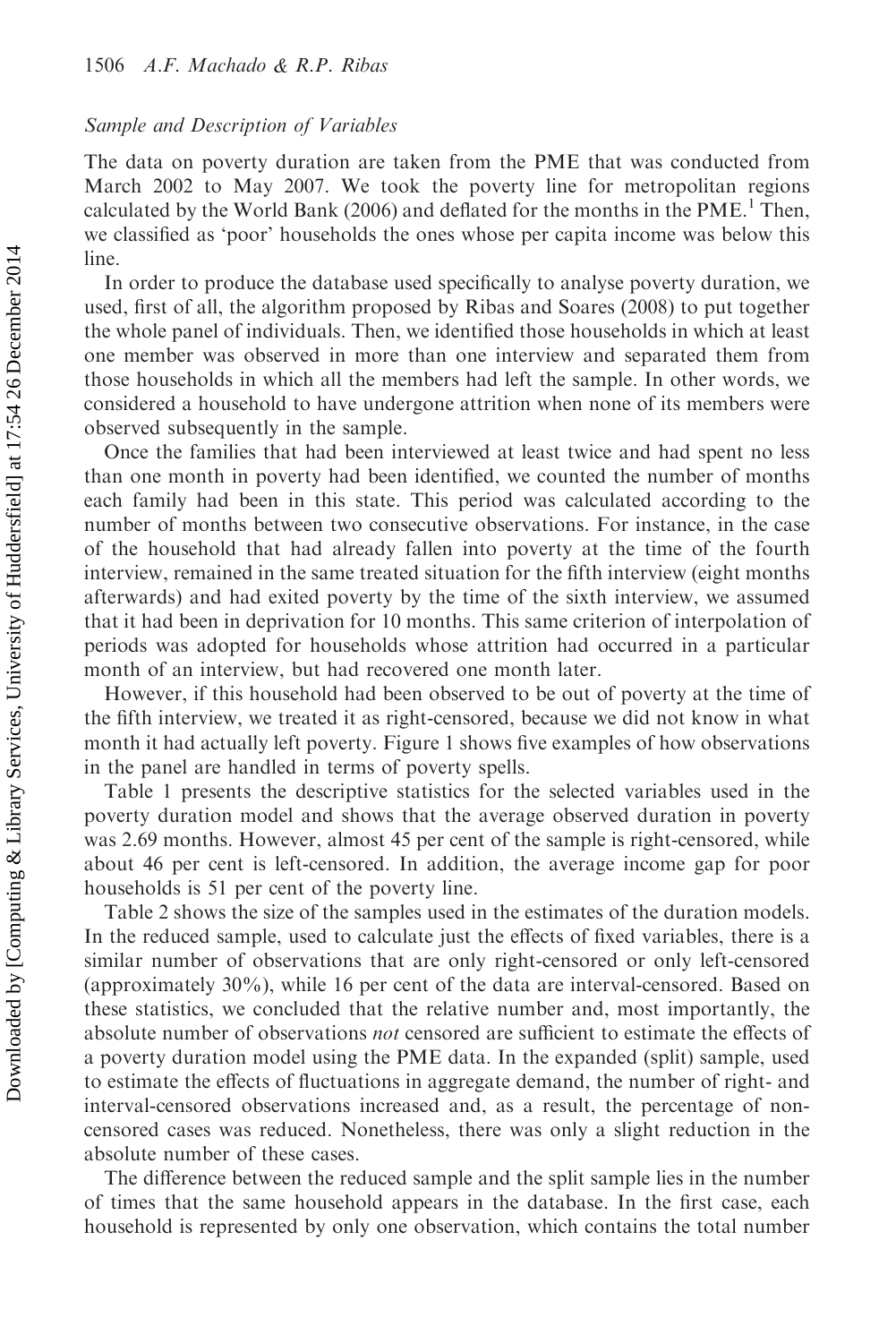

Figure 1. Examples of poverty spells in the Monthly Employment Survey (PME) panel.

of months that it was in poverty, censored or not, and the fixed variables that permanently characterise it. These fixed variables are generally those that represent the household's characteristics at the first time that it was observed in poverty. In the second case, each observation corresponds to a month that the household was in poverty. In other words, the same household can be repeatedly reported in the split sample.

#### IV. Empirical Framework: Survival Models

In regression analysis, we exclude neither the right-censored cases (when the movement of households out of poverty was not observed) nor the left-censored cases (when the entry of households into poverty was not observed). In the former case, the use of conventional survival models provides a method to treat this problem. But the latter case is not so simple because a left-censored sample can introduce bias into the analysis. Moreover, the omission of such data provides a stronger bias than their inclusion because it would systematically exclude people who are in the midst of a long period of poverty (Iceland, 1997a).

In order to reduce this possible bias, we make use of survival models taking into account the probability of moving into poverty. Thus we consider left-censoring as a problem of initial condition (Ridder, 1984). These models, however, are based on a stationarity assumption, that is, the conditional probability of moving into poverty is assumed to be constant (D'Addio and Rosholm, 2002).

The well-known survival models are the most suitable for estimating the time that a household is likely to spend in poverty. The so-called 'failure' takes place when the process of moving out of that condition occurs. Using these models, one can estimate the probability of remaining in poverty beyond a specific period of time  $t$ , called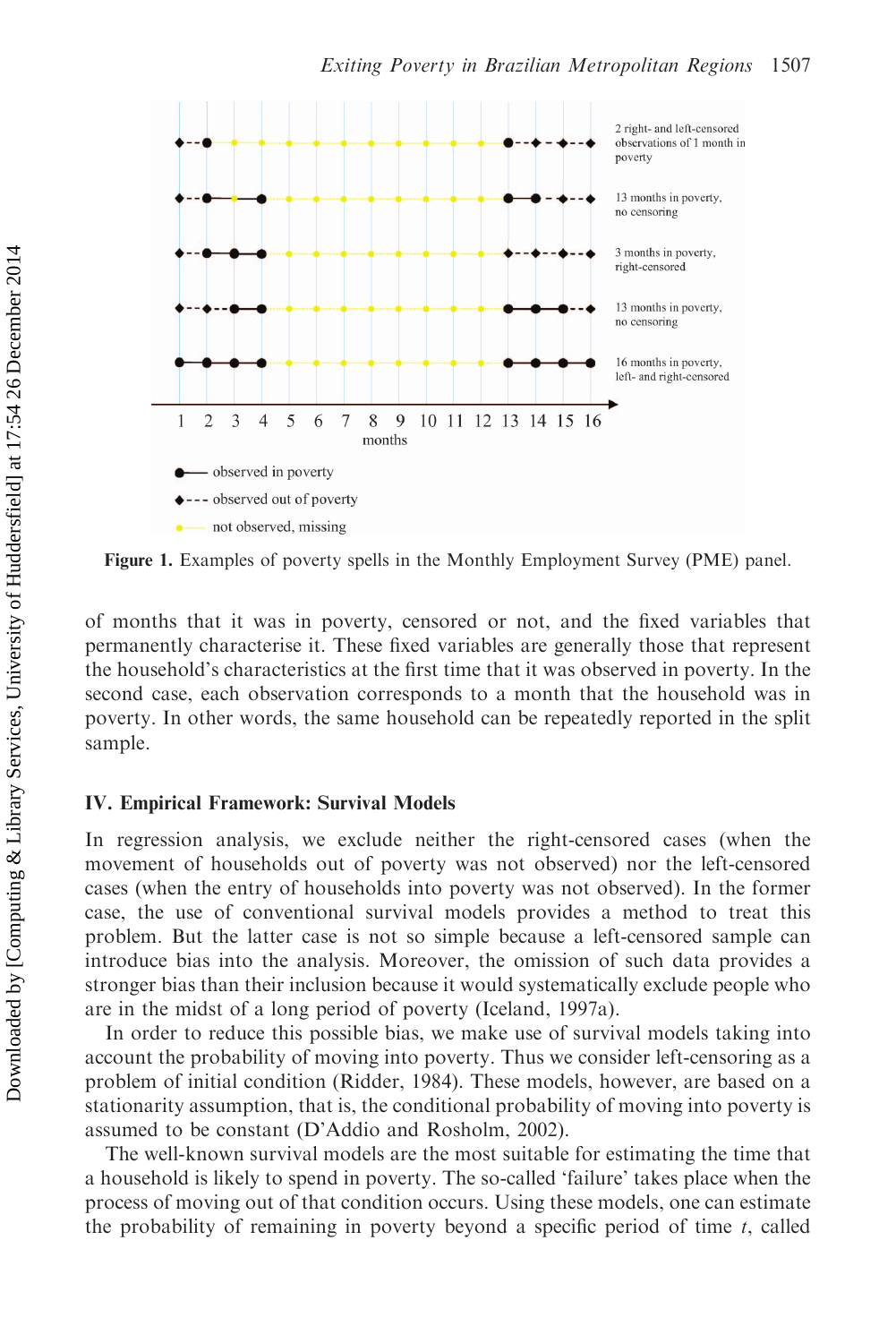| Variable                                                                                                                                                                                                                                                                           | Mean                                                                                                                  | Standard deviation                                                                                                               |
|------------------------------------------------------------------------------------------------------------------------------------------------------------------------------------------------------------------------------------------------------------------------------------|-----------------------------------------------------------------------------------------------------------------------|----------------------------------------------------------------------------------------------------------------------------------|
| Observed duration<br>Right censoring<br>Left censoring<br><b>MA</b> Recife<br>MA Salvador<br>MA Belo Horizonte<br>MA Rio de Janeiro<br>MA São Paulo<br>MA Porto Alegre<br>Poverty income gap<br>Poverty income gap squared                                                         | 2.69268<br>0.44832<br>0.46455<br>0.11748<br>0.09659<br>0.10125<br>0.22308<br>0.38088<br>0.08072<br>0.51138<br>0.39594 | 0.011981<br>0.001637<br>0.002313<br>0.000854<br>0.000703<br>0.000563<br>0.001090<br>0.001414<br>0.000483<br>0.001115<br>0.001281 |
| Log of number of members<br>Extended household<br>Proportion of working-age members<br>White head                                                                                                                                                                                  | 1.10952<br>0.05669<br>0.58794<br>0.45204                                                                              | 0.001921<br>0.000640<br>0.000871<br>0.001588                                                                                     |
| Number of strata<br>Number of PSU                                                                                                                                                                                                                                                  | 372<br>80432                                                                                                          |                                                                                                                                  |
| Unmarried head<br>Unmarried female head<br>Head's age                                                                                                                                                                                                                              | 0.45482<br>0.37072<br>46.3144                                                                                         | 0.001510<br>0.001449<br>0.049177                                                                                                 |
| Presence of:<br>one child or more<br>two children or more<br>one adolescent or more<br>two adolescents or more<br>one elderly person or more<br>illiterate adult<br>functionally illiterate adult<br>adult with elementary school<br>at least two adults<br>with elementary school | 0.46791<br>0.21964<br>0.30931<br>0.20069<br>0.16691<br>0.15381<br>0.35967<br>0.56801<br>0.23310                       | 0.001572<br>0.001296<br>0.001380<br>0.001153<br>0.001152<br>0.001054<br>0.001448<br>0.001505<br>0.001259                         |
| adult with high school<br>adult with college education<br>Number of observations<br>Universe of households                                                                                                                                                                         | 0.32480<br>0.03195<br>165656<br>$6.90E + 07$                                                                          | 0.001450<br>0.000572                                                                                                             |

Table 1. Descriptive statistics of the variables

*Note*:  $MA = Metropolitan Area$ ;  $PSU = Primary Sample Unit$ .

Source: Own calculations based on the Monthly Employment Survey (PME) 2002–2007.

the survival function. It can be expressed as  $S(t) = P(T \ge t)$  or  $S(t) = 1 - F(t)$ , where  $F(t)$  represents the accumulated distribution of cases from the time zero to the time t.

The probability of a failure taking place, which is also called the hazard function or rate, can be described on the basis of the difference between the survival function at two moments,  $S(t_1) - S(t_2)$  weighted by the length of that interval:

$$
h(t) = \frac{S(t_1) - S(t_2)}{(t_2 - t_1)S(t_2)}.
$$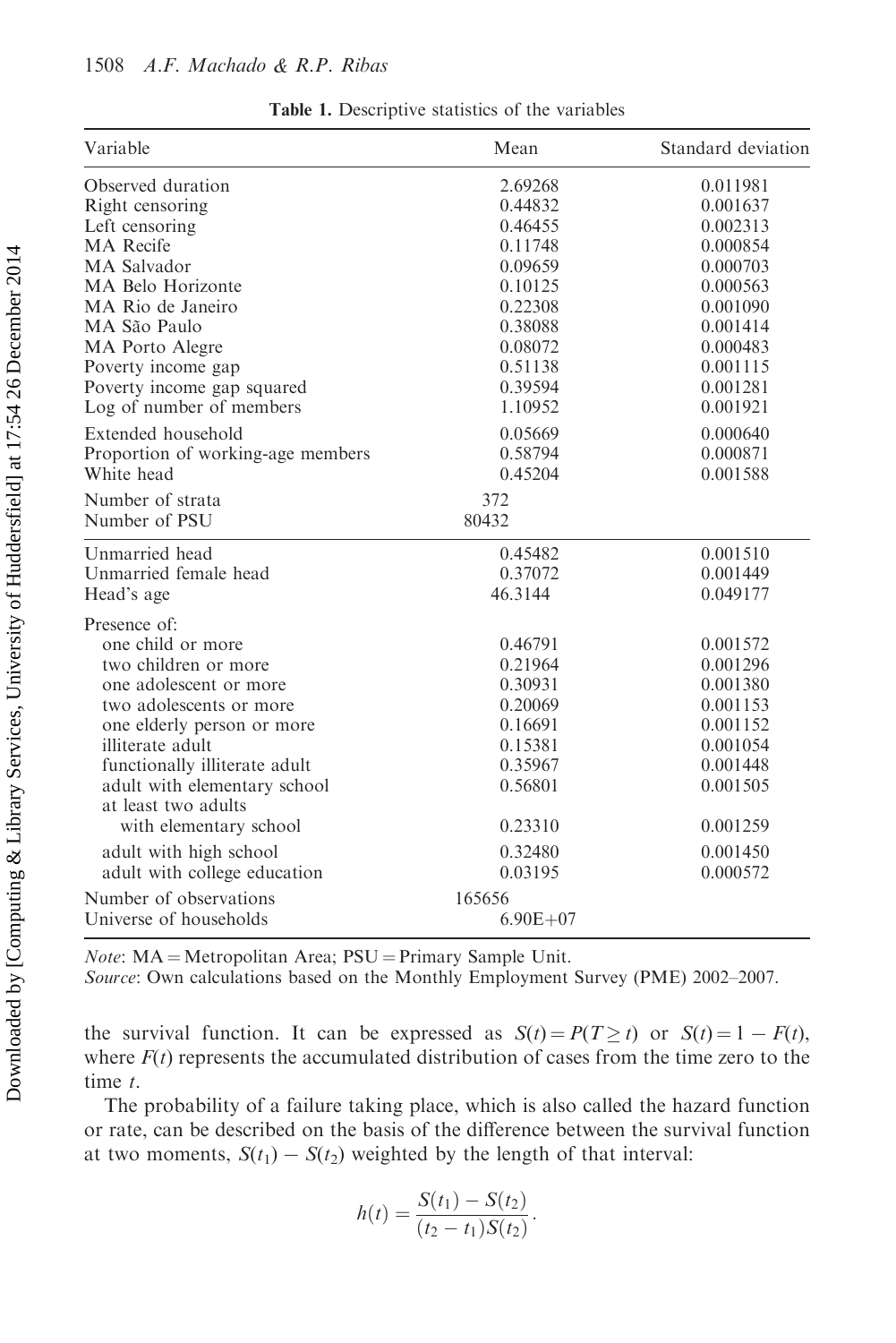| Reduced sample          |         |          |
|-------------------------|---------|----------|
| Total observations      | 165,656 | Per cent |
| Non-censored            | 40,548  | 24.48    |
| Right-censored          | 48,653  | 29.37    |
| Left-censored           | 49,618  | 29.95    |
| Interval-censored       | 26,837  | 16.20    |
| Expanded (split) sample |         |          |
| Total observations      | 324,056 | Per cent |
| Non-censored            | 40,036  | 12.35    |
| Right-censored          | 94.796  | 29.25    |
| Left-censored           | 47.227  | 14.57    |
| Interval-censored       | 141,997 | 43.82    |

Table 2. Number of observations

Source: Own calculations based on the Monthly Employment Survey (PME) 2002–2007.

Also, if  $f(t)$  represents the density function of cases according to survival time, the hazard function can be expressed as:

$$
h(t) = \frac{f(t)}{S(t)} = \frac{f(t)}{1 - F(t)},
$$

bearing in mind that  $F(t) = \int_0^t f(s) ds$ .

In parametric models, the function  $f(t|X)$  can take on various forms. Unfortunately, due to the large number of left-censored cases, we were unable to carry out tests of adequacy of distributions, such as the Cox-Snell test, in order to find out which of them is the most appropriate. Therefore, we decided to estimate models that are based on different distributions in order to check the robustness of our results. The density functions for each of the assumed distributions are described below:

$$
f(t|X) = \gamma \lambda t^{\gamma - 1} \exp(-\lambda t^{\gamma})
$$
 Weibull  
\n
$$
f(t|X) = \lambda \exp(\gamma t - \lambda \gamma^{-1} (e^{\gamma t} - 1))
$$
 Gompertz  
\n
$$
f(t|X) = \frac{\mu^{1/\gamma} t^{1/\gamma - 1}}{\gamma \left(1 + (\mu \cdot t)^{1/\gamma}\right)^2}
$$
 Log-logistic  
\n
$$
f(t|X) = \frac{1}{\sqrt{2\pi \gamma \cdot t^3}} \exp\left[-\frac{(t - \lambda)^2}{2\gamma \lambda^2 t}\right]
$$
 Inverse Gaussian, (1)

where,  $\lambda = \exp(X' \beta)$ ,  $\mu = \exp(-X' \beta)$  and  $\gamma$  and  $\beta$  are parameters that define the format of the conditional distribution.<sup>2</sup>

The inverse Gaussian distribution, parameterised according to the Wiener process with absorption (namely, the process starts at some positive value and finishes whenever it hits zero) was also used in this paper. Wiener processes are normally used to calculate the distance between the beginning of the process and the state of absorption (Lancaster, 1982; Doksum and Høyland, 1992). Thus, it is assumed that the process of falling into poverty is heterogeneous and that distance determines the format of the hazard function. According to Aalen and Gjessing (2001), a long distance between the two points is associated with a rising hazard rate.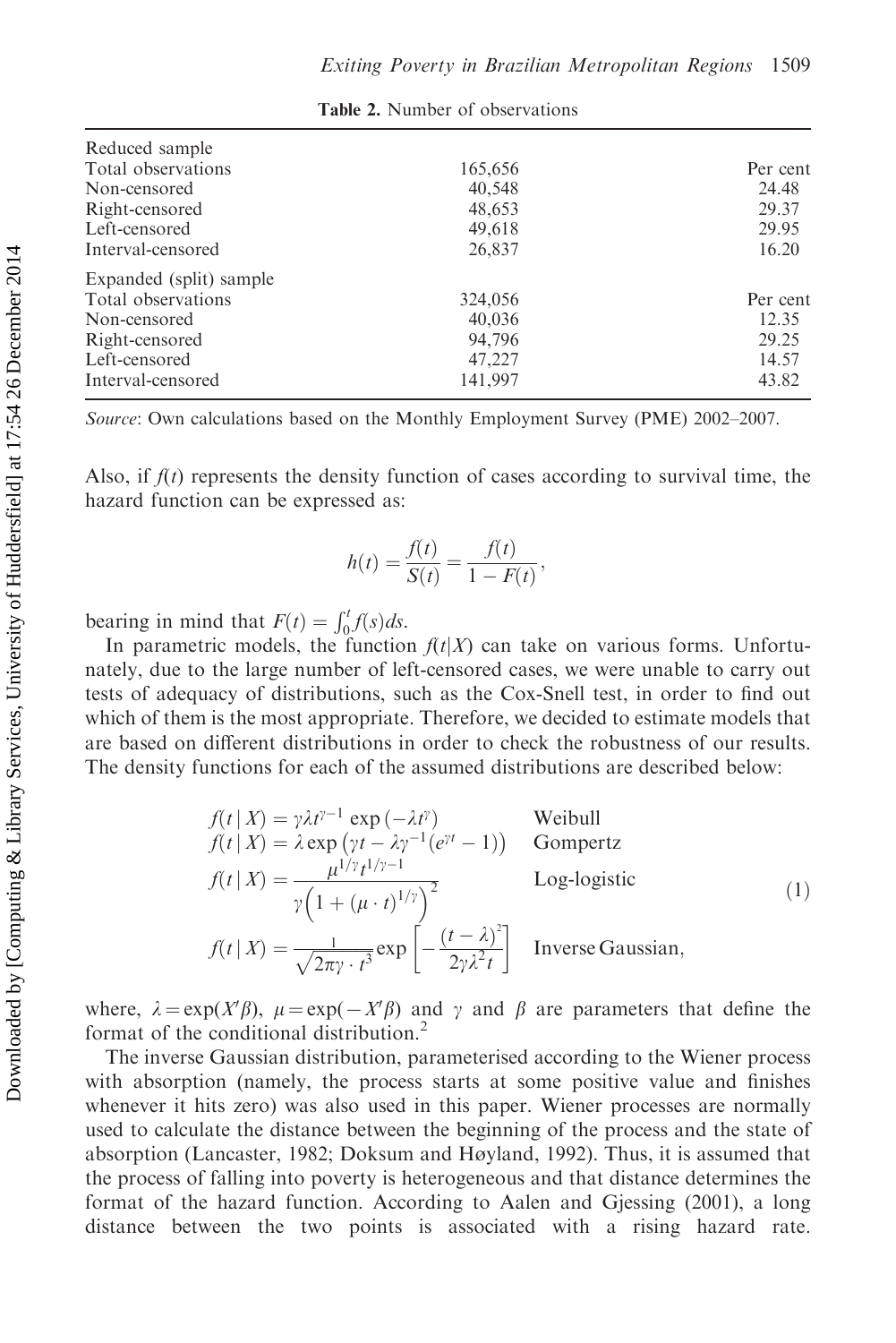An intermediate distance implies a hazard rate that rises and then falls, while a short distance indicates a falling hazard rate.

The density function calculated by the Wiener process with absorption has the following specifications:

$$
f(t | X) = \frac{c}{\sigma \sqrt{2\pi \cdot t^3}} \exp\left[ -\frac{(c - \eta \cdot t)^2}{2\sigma^2 t} \right],
$$
 (2)

where  $\eta = \exp(X' \beta)$ ,  $\sigma$  and  $\beta$  are the parameters that define the format of the conditional distribution and  $c = \exp(Z' \gamma)$  is the component that determines the distance between the points of entry and absorption, based on the vector  $Z$  of characteristics and the vector  $\gamma$  of coefficients. It should be noted that when  $c = \sqrt{\gamma^{-1}}$ and  $\eta = \sqrt{\gamma^{-1}}/\lambda$ , function (2) becomes identical to the inverse Gaussian distribution in (1).

We believe that the Wiener process controls in part the effect of re-entry into poverty, which is not taken into account due to the limitations of the panel data that we use. In other words, in accordance with their specific characteristics, certain households enter poverty already liable to remain in this situation for a longer period than others.

Iceland (1997a) argued that left-censoring is one of the main problems of poverty duration models. According to D'Addio and Rosholm (2002), duration models that control left-censoring are rarely found in the literature because they are difficult to estimate.<sup>3</sup> In addition, the general understanding is that left-censored observations do not contain relevant information that can be used empirically.

These authors also indicate that two solutions are usually adopted for the problem of left-censoring. Either a very limiting assumption of stationarity is made or all leftcensored observations are omitted. However, in situations where there is a relatively short period of observation and the proportion of censored cases is high, the information contained in those cases is critical.

Therefore, we decided to make the assumption of stationarity to compensate for not limiting the sample in any way. Adopting this assumption implies assuming that the conditional rate or probability of entry into poverty is constant. On this basis, we calculated the duration models by maximising the likelihood function proposed by Amemiya (1999). When  $n_1$  represents the number of left-censored cases and  $n_2 = n - n_1$  is the number of the remainder of cases, Amemiya's probability function consists of an equation with two separate parts, according to the type of sample, which are multiplied by the respective probability of whether the information is leftcensored or not:

$$
L = \prod_{i=1}^{n_1} \left[ \frac{S(t_i \mid X_i)}{E(T \mid X_i)} \frac{P_0(X_i)}{P_0(X_i) + P_1(X_i)} \right] \cdot \prod_{i=1}^{n_2} \left[ \frac{e(\tau_i \mid X_i)h(t_i \mid X_i)S(t_i \mid X_i)}{P_1(X_i)} \frac{P_1(X_i)}{P_0(X_i) + P_1(X_i)} \right].
$$
\n(3)

In this function,  $t^i$  is the total time that the case I remains in the state and  $\tau_i$  is the observed time of the case i in the state.  $E(T | X_i)$  represents the expected duration of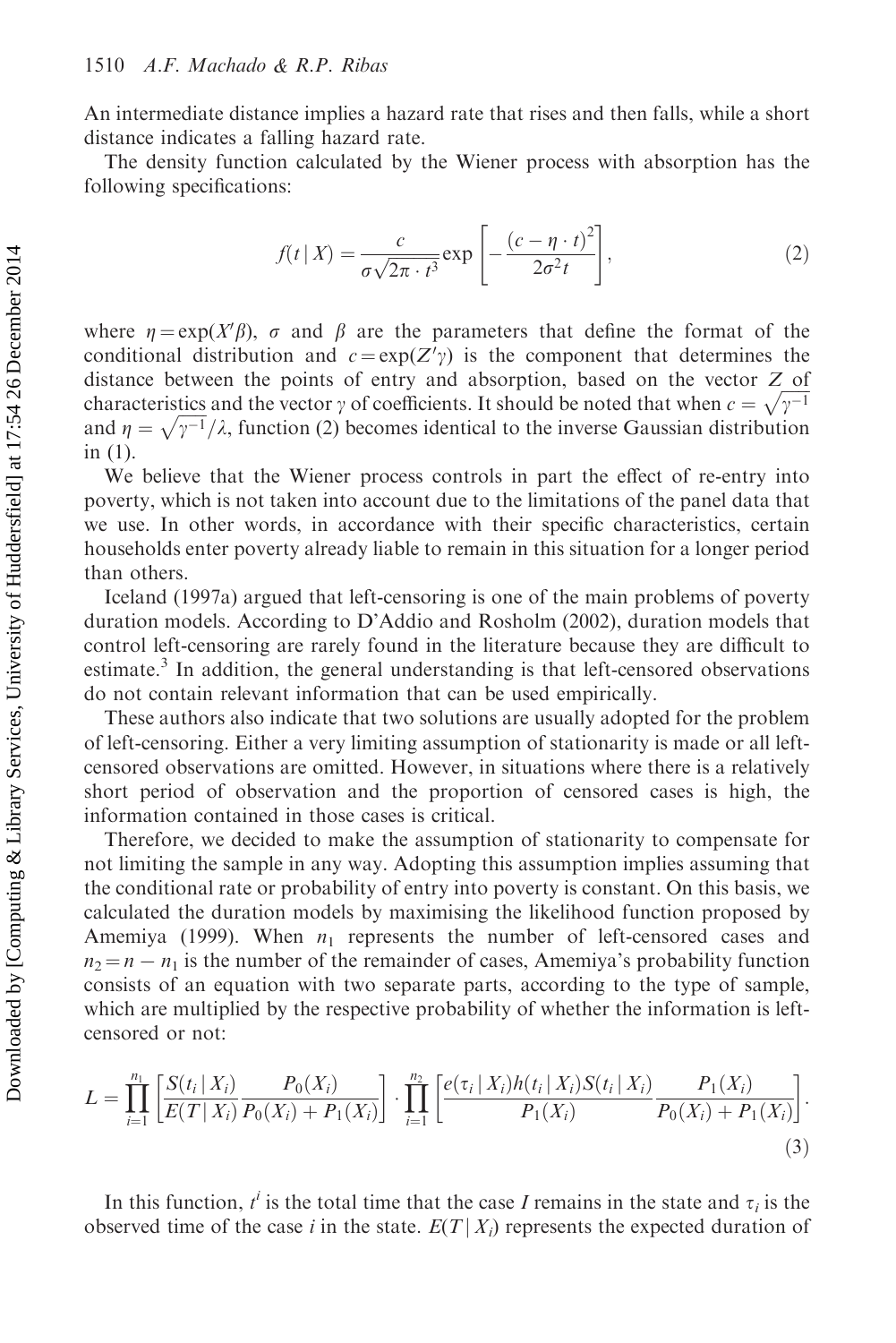the case i and  $e(\tau_i | X_i)$  is the rate of entry into the state at time  $\tau_i$ .  $P_0(X_i)$  and  $P_1(X_i)$ are the probabilities of being in the state at time 0, before beginning the count, and at time 1, at the beginning of the count, respectively.  $X_i$  is the vector of the characteristics that determine the entry into and the permanence in the state under analysis.

If we assume a constant rate of entry into the condition, we can state that  $e(\tau_i | X_i) = e(X_i)$ ,  $P0(X_i) = e(X_i)E[T | X_i]$  and  $P_1(X_i) = \tau_1 e(X_i)$ . Therefore, function (3) can be simplified to:

$$
L = \prod_{i=1}^{n} \left[ \frac{h(t_i \,|\, X_i)^{d_i} S(t_i \,|\, X_i)}{E(T \,|\, X_i) + \tau_1} \right],\tag{4}
$$

where  $d_i = \{0,1\}$  is an indicator of whether the observation is left-censored or not and  $\tau_1$  denotes the observed duration from the first period onwards.<sup>4</sup>

#### V. Results

# The Slope of the Probability (Hazard) Function for Exiting Poverty

Figure 2 shows that all the parametric hazard functions based on the full sample have a negative slope from the second month of the poverty spells onwards. Therefore, the longer a household remains in poverty, the greater are its chances of staying there. With the exception of the Weibull model, it is observed that, after the tenth month, the average probability of leaving poverty is less than 20 per cent.

The inverse Gaussian function indicates the most critical condition. According to this model, the mean probability of exiting poverty in the first month is less than



Figure 2. Parameterised probability (hazard) functions of exiting poverty. Source: Own elaboration based on the Monthly Employment Survey (PME) 2002–2007.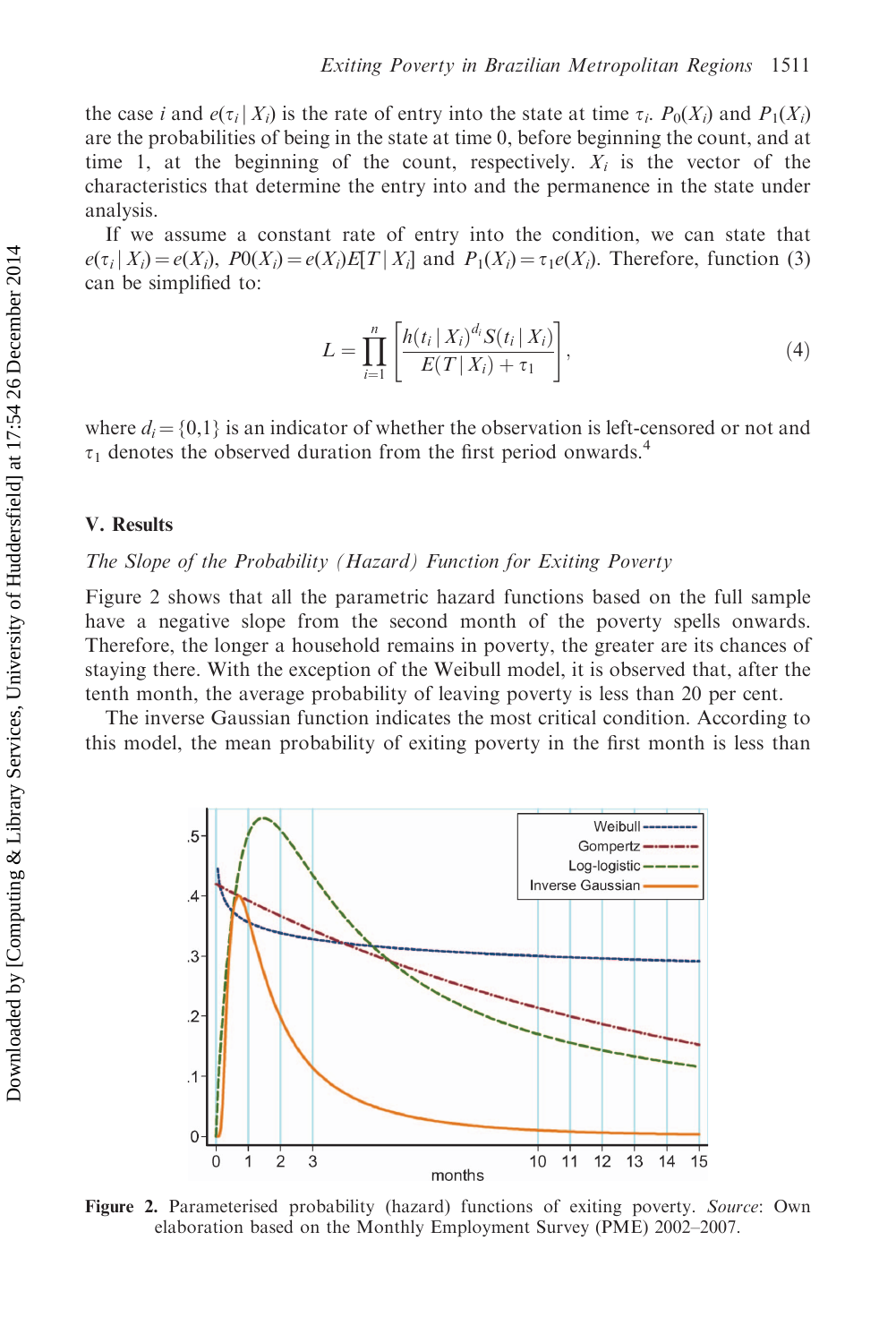40 per cent. After the third month, the probability drops to less than 10 per cent and, after the tenth month, it is almost zero.

In order to verify whether the format of the hazard functions is heterogeneous according to the Wiener process, we tested the hypothesis that the parameter  $c$  in function (2) is constant. The chi-square statistics of the Hausman test (13362.29 with 25 df) indicate that the estimation of the Wiener process with absorption is more consistent than a simple estimation of an inverse Gaussian model. Thus there are households with a higher probability of leaving poverty immediately in the first month, just as there are households that, having fallen into poverty, are already subject to remaining in this situation for a long time. The estimated determinants of the distance between the starting and the absorption points are given in the Appendix (Table A1).

#### The Determinants of Leaving Poverty

Table 3 gives the results of the hazard function, estimated by assuming the Weibull, Gompertz, Log-logistic and inverse Gaussian (Wiener process with absorption) distributions. The regressions presented in this table estimate the effects of the household's fixed characteristics, obtained during the first month that it was observed in poverty.

In the regressions, almost all of the coefficients are significant. The exceptions are the coefficients related to the dummy variables for unmarried household head and unmarried female head. The effects of having mostly working-age members and having adults with a higher level of schooling are indirect indications of the positive role played by labour supply on the probability of exiting poverty.

The probability of exiting poverty is even greater the older the household head. Nonetheless, the presence of an elderly member in the household is more important than all other characteristics. This factor increases the chances of leaving poverty by more than 20 per cent. The reason for this might be the effect of retirement benefits on providing extra income for poor households. That is, the pensions paid to these elderly members probably contribute to reducing the depth of poverty (the poverty income gap), thus making it easier for these households to exit poverty when another member obtains additional income.

In general, many of these results were expected. For instance, the greater the distance of household per capita income below the poverty line, the lower the probability of moving out of poverty. However, this effect is significantly convex. Figure 3 presents the estimated hazard ratio according to the poverty income gap. These graphs show that the households that entered into poverty with zero income (namely, the gap is equal to one) are not the ones with the lowest probability of exiting from this condition. That is, the households that currently are most povertystricken are not the most chronically poor.

The households with a poverty income gap equal to one are probably the ones that temporarily lost their only source of income because, for example, the household head became unemployed. Nevertheless, such households have a greater chance of exiting poverty when the head or another working-age member of the household finds a new job than the households that have not undergone this change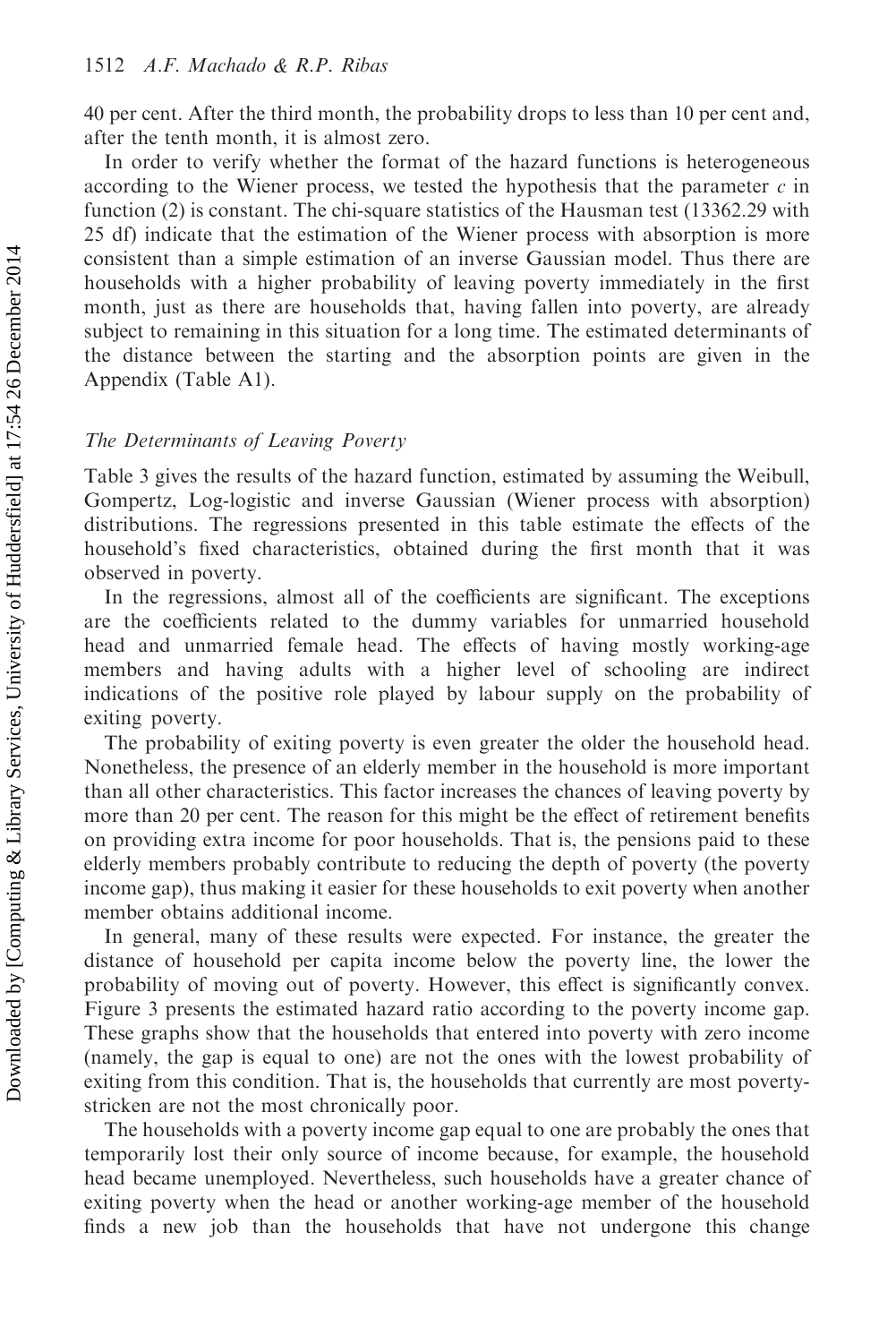| Hazard ratio<br>0.96360<br>1.24222<br>1.07189<br>0.85443<br>.16088<br>1.04486<br>13267<br>1.25987<br>$0.07822***$<br>$0.17031***$<br>$0.13995***$<br>$0.24064***$<br>$0.25623***$<br>$-0.17921***$<br>$-0.03290**$<br>$0.05507***$<br>Coefficient | $-0.03708***$<br>$0.06942***$<br>0.14918***<br>$0.12458***$<br>$-0.15174***$<br>$0.21690***$<br>$0.23101***$<br>$-0.15732***$<br>$-0.08035***$<br>$-0.08779***$<br>$0.04388***$<br>$-0.03095**$<br>Coefficient | Odds ratio<br>0.83375<br>1.06876<br>1.41824<br>0.88906<br>1.39104<br>.21272<br>0.90982<br>0.69786<br>0.75071<br>.11531<br>1.32071 | $-0.18182***$<br>$0.33005***$<br>$0.06650***$<br>$0.19287***$<br>Coefficient | Hazard ratio<br>.07912                                                                                                       | $0.07614***$<br>Coefficient                                                                     |
|---------------------------------------------------------------------------------------------------------------------------------------------------------------------------------------------------------------------------------------------------|----------------------------------------------------------------------------------------------------------------------------------------------------------------------------------------------------------------|-----------------------------------------------------------------------------------------------------------------------------------|------------------------------------------------------------------------------|------------------------------------------------------------------------------------------------------------------------------|-------------------------------------------------------------------------------------------------|
|                                                                                                                                                                                                                                                   |                                                                                                                                                                                                                |                                                                                                                                   |                                                                              |                                                                                                                              |                                                                                                 |
|                                                                                                                                                                                                                                                   |                                                                                                                                                                                                                |                                                                                                                                   |                                                                              |                                                                                                                              |                                                                                                 |
|                                                                                                                                                                                                                                                   |                                                                                                                                                                                                                |                                                                                                                                   |                                                                              | 1.14468<br>1.33586                                                                                                           | $0.28958***$<br>$0.13513***$                                                                    |
|                                                                                                                                                                                                                                                   |                                                                                                                                                                                                                |                                                                                                                                   |                                                                              | 1.26489                                                                                                                      | 0.23499***                                                                                      |
|                                                                                                                                                                                                                                                   |                                                                                                                                                                                                                |                                                                                                                                   | 0.34942***                                                                   | 1.33342                                                                                                                      | $0.28774***$                                                                                    |
|                                                                                                                                                                                                                                                   |                                                                                                                                                                                                                |                                                                                                                                   | $0.28673***$                                                                 | 0.87353                                                                                                                      | $-0.13521***$                                                                                   |
|                                                                                                                                                                                                                                                   |                                                                                                                                                                                                                |                                                                                                                                   | 0.10914***                                                                   | 1.02957                                                                                                                      | 0.02914                                                                                         |
|                                                                                                                                                                                                                                                   |                                                                                                                                                                                                                |                                                                                                                                   | $0.27817***$                                                                 | 0.86382                                                                                                                      | $-0.14639*$                                                                                     |
|                                                                                                                                                                                                                                                   |                                                                                                                                                                                                                |                                                                                                                                   |                                                                              |                                                                                                                              |                                                                                                 |
| 0.92279<br>$-0.08458***$                                                                                                                                                                                                                          |                                                                                                                                                                                                                |                                                                                                                                   | $-0.09451$ ***                                                               | 0.80215                                                                                                                      | $-0.22045***$                                                                                   |
| 0.85921<br>$-0.17238***$                                                                                                                                                                                                                          |                                                                                                                                                                                                                |                                                                                                                                   | $-0.35974***$                                                                | 0.86685                                                                                                                      | $-0.14289***$                                                                                   |
| $-0.09564***$                                                                                                                                                                                                                                     |                                                                                                                                                                                                                |                                                                                                                                   |                                                                              |                                                                                                                              | $-0.23572***$                                                                                   |
|                                                                                                                                                                                                                                                   |                                                                                                                                                                                                                | 0.98155                                                                                                                           | $-0.01862$                                                                   |                                                                                                                              | $-0.16230***$                                                                                   |
| 1.20752<br>$0.20104***$                                                                                                                                                                                                                           | $0.18857***$                                                                                                                                                                                                   | 1.34476                                                                                                                           | $0.29622***$                                                                 | 1.26400                                                                                                                      | $0.23428***$                                                                                    |
| 0.97080<br>$-0.03147*$                                                                                                                                                                                                                            | $-0.02963*$                                                                                                                                                                                                    | 0.97103                                                                                                                           | $-0.02940$                                                                   | 0.91253                                                                                                                      | $-0.09153**$                                                                                    |
| $-0.03014**$                                                                                                                                                                                                                                      |                                                                                                                                                                                                                | 0.94976                                                                                                                           |                                                                              |                                                                                                                              | $-0.01962$                                                                                      |
| 1.05208                                                                                                                                                                                                                                           | $0.05077***$                                                                                                                                                                                                   | 1.12079                                                                                                                           |                                                                              |                                                                                                                              | $-0.00427$                                                                                      |
| 1.08950<br>$0.09764***$                                                                                                                                                                                                                           |                                                                                                                                                                                                                | 1.15790                                                                                                                           | 0.14661***                                                                   |                                                                                                                              | $0.11271$ ***                                                                                   |
|                                                                                                                                                                                                                                                   |                                                                                                                                                                                                                |                                                                                                                                   |                                                                              |                                                                                                                              |                                                                                                 |
| .07620                                                                                                                                                                                                                                            |                                                                                                                                                                                                                | .13326                                                                                                                            | $0.12510***$                                                                 | .09389                                                                                                                       | $0.08974***$                                                                                    |
|                                                                                                                                                                                                                                                   | $0.14422***$                                                                                                                                                                                                   | .16266                                                                                                                            |                                                                              |                                                                                                                              | $0.26266***$                                                                                    |
| 1.02633<br>$0.02645**$                                                                                                                                                                                                                            | $0.02599**$                                                                                                                                                                                                    | 1.05845                                                                                                                           |                                                                              |                                                                                                                              | 0.00622                                                                                         |
| $-0.01789$                                                                                                                                                                                                                                        |                                                                                                                                                                                                                | 08866                                                                                                                             | $-0.00111$                                                                   |                                                                                                                              | $-0.07448$                                                                                      |
| 0.99535<br>$-0.00369$                                                                                                                                                                                                                             | $-0.00466$                                                                                                                                                                                                     | 0.99188                                                                                                                           | $-0.00815$                                                                   |                                                                                                                              | $-0.06463$                                                                                      |
| 1.01014<br>$0.01256***$                                                                                                                                                                                                                           | $0.01152***$                                                                                                                                                                                                   | 01828                                                                                                                             | $0.03282***$                                                                 | .01515                                                                                                                       | $0.01706***$                                                                                    |
|                                                                                                                                                                                                                                                   |                                                                                                                                                                                                                |                                                                                                                                   | $-0.00016$ ***                                                               |                                                                                                                              | $-0.00002$                                                                                      |
| 0.80403                                                                                                                                                                                                                                           |                                                                                                                                                                                                                | 0.61997                                                                                                                           |                                                                              | 0.93260                                                                                                                      | $-0.46405***$                                                                                   |
|                                                                                                                                                                                                                                                   |                                                                                                                                                                                                                |                                                                                                                                   |                                                                              |                                                                                                                              | $0.38550***$                                                                                    |
|                                                                                                                                                                                                                                                   |                                                                                                                                                                                                                |                                                                                                                                   |                                                                              |                                                                                                                              | $-1.08123***$                                                                                   |
| gamma<br>0.92549***                                                                                                                                                                                                                               | $-0.06742***$                                                                                                                                                                                                  | gamma                                                                                                                             | 0.56365***                                                                   | .<br>ت                                                                                                                       | 1.45594***                                                                                      |
| 0.97348<br>0.98243<br>.15513<br>0.91596<br>0.96953<br>$0.05774***$<br>$-0.84113***$<br>$-1.29955***$<br>$0.08216***$<br>$0.14925***$<br>$0.58418***$<br>$-0.03110*$<br>$-0.00002$                                                                 | $-0.75411***$<br>$0.08572***$<br>$0.52406***$<br>$-1.18945***$<br>$0.07344***$<br>$-0.02688**$<br>$-0.00002$<br>$-0.01773$                                                                                     |                                                                                                                                   |                                                                              | $-0.05155***$<br>$-0.11759***$<br>0.11403***<br>$0.15071***$<br>$0.05680***$<br>$-1.55680***$<br>1.05472***<br>$-1.70628***$ | 0.85019<br>0.98057<br>0.99574<br>1.11930<br>0.79000<br>1.30038<br>1.00624<br>0.92823<br>0.93741 |

Table 3. Regressions results for different duration models Table 3. Regressions results for different duration models

of the logarithm of c can be found in the Appendix. \*significant at 5 per cent level; \*\*significant at 1 per cent level; \*\*\*significant at 0.1 per cent level; Note: <sup>1</sup>This value represents the mean of the sample since it was parameterised according to some of the covariates. The coefficients of the regression Note:  $\text{This value represents the mean of the sample sine it was parameterised according to some of the covariates. The coefficients of the regression$ of the logarithm of c can be found in the Appendix. \*significant at 5 per cent level; \*\*significant at 1 per cent level; \*\*\*significant at 0.1 per cent level; Source: Own calculations based on the Monthly Employment Survey (PME) 2002-2007. Source: Own calculations based on the Monthly Employment Survey (PME) 2002–2007. Metropolitan Area. and MA

Downloaded by [Computing & Library Services, University of Huddersfield] at 17:54 26 December 2014

Downloaded by [Computing & Library Services, University of Huddersfield] at 17:54 26 December 2014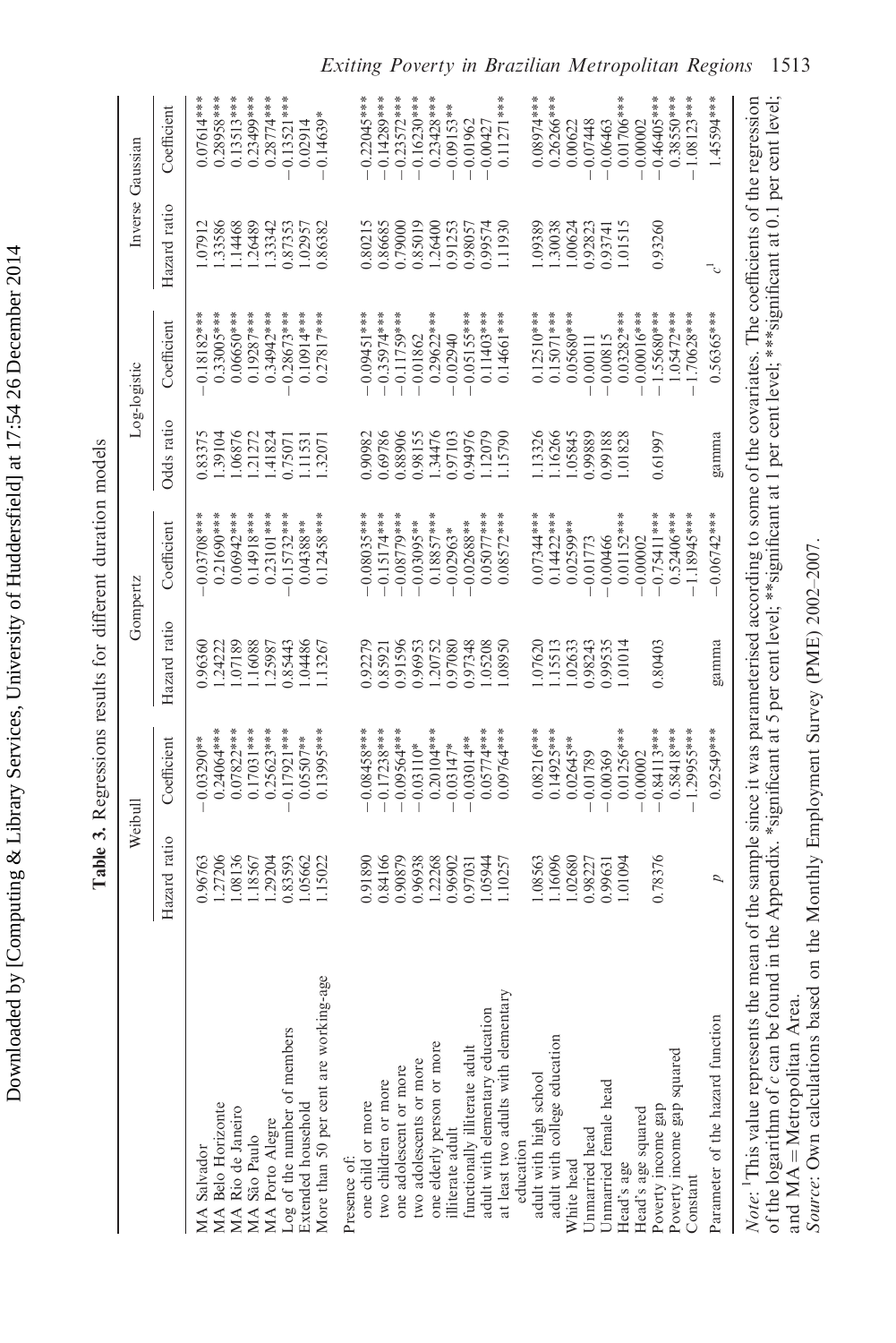

solid line = hazard probability; dash line = marginal effect

Figure 3. Effect of the initial poverty income gap on the probability of exiting poverty. Source: Own elaboration based on the Monthly Employment Survey (PME) 2002–2007.

but continue to receive a low level of income that is insufficient to sustain their members.

## The Effect of Labour Market Changes on Exiting Poverty

According to Cardoso (2007), the period between 1999 and 2003 is characterised by restrictive fiscal and monetary policies, with significant surplus in the commercial balance. Such scenario resulted in a stable unemployment rate, declining informality, and decreasing real wages. After 2003, the growth of the commodity market, the increase of the minimum wage, the expansion of cash transfer programmes and public credit, and the slight decrease of the interest rate led to a growth of the aggregate demand. These changes were followed by reduction in the unemployment and informality rates and a small increase in wages among low-income workers, which contributed significantly to reduce income inequality.

Considering this context, inspired by the study of Iceland (1997b), we constructed time-varying covariates that represent changes in the labour market in order to estimate the effects of aggregate demand on poverty duration. Specifically, we analysed the effects of quarterly variations in: (1) the proportions of employees in the sectors of industry, commerce and construction in relation to the service sector; (2) in the unemployment rate; and (3) in the average real wage of civil servants, the selfemployed, and registered and unregistered employees.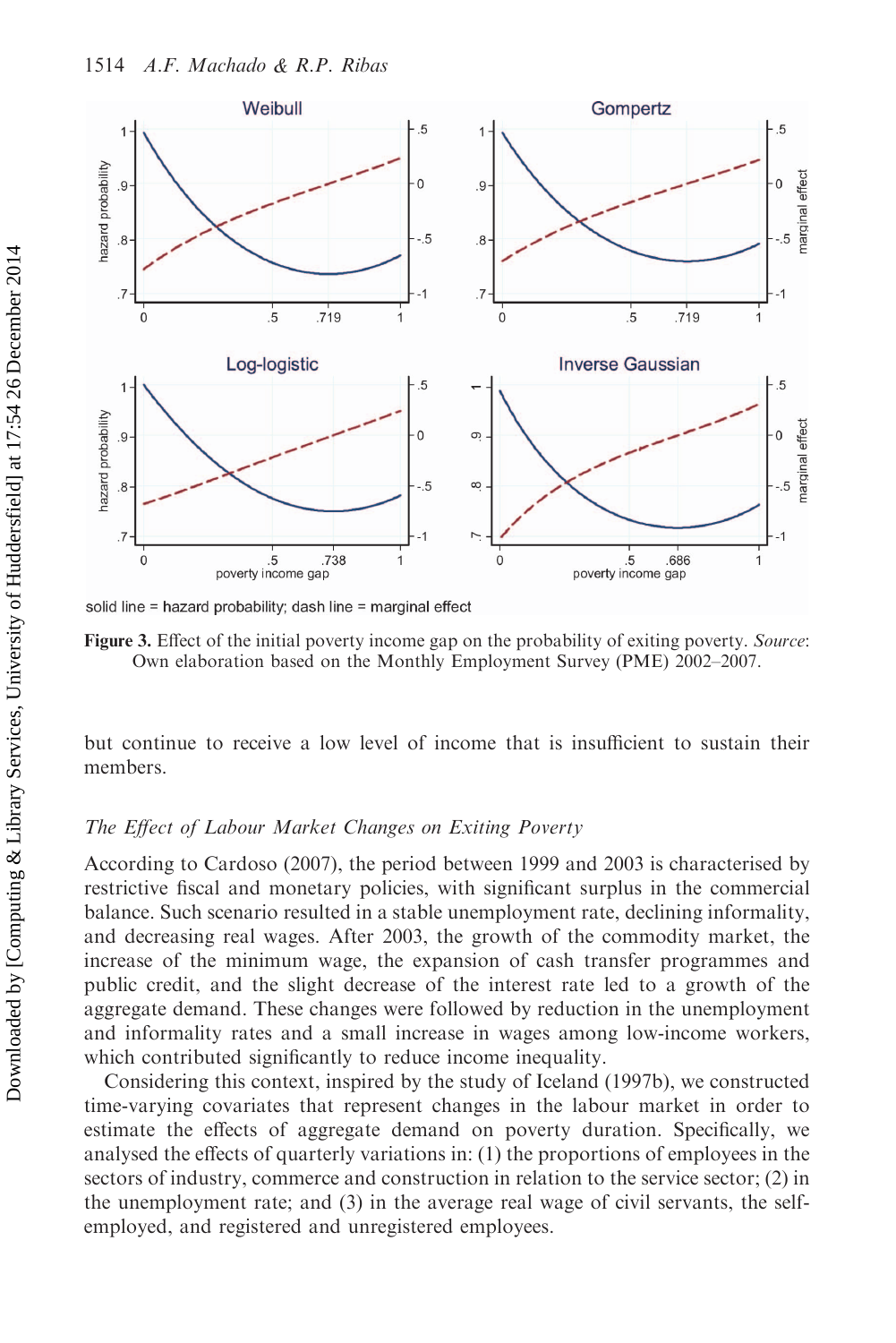Table 4 describes the magnitude of these variations during a period of 60 months (from June 2002 to May 2007) in the six previously mentioned metropolitan areas. It shows that, in spite of the averages being close to zero, the deviations are large enough to make it possible to analyse the impact of these changes.

In order to include these covariates, which change over time, in the estimation of the duration model, we had to expand (split) the sample, including for each household all the months in which it was interviewed and was in poverty. The consequence of this expansion on the sample has already been shown in Table 2. The results of the estimated probability of exiting poverty for this new sample are shown in Table 5.

All of the models use the households' fixed covariates and include time-varying covariates in stages. The first model considers only the fluctuations in all employees' average wage. The second model specifies the variation in average income according to occupation. The third model includes the variation in the unemployment rate. And the fourth model includes the variations in the proportion of employees by sector. The last, and most complete, model incorporates dummy variables for months to control for seasonality.

According to the coefficients that were estimated, we found that a quarterly increase of one per cent in average earnings actually reduces the probability of exiting poverty by between 0.6 and 0.9 per cent. A possible explanation for this result is that the rise in the average wage causes an increase in the labour supply of more skilled workers and that this, in turn, creates greater difficulties for the insertion of less skilled workers in the formal labour market. In other words, the consequence of the rising average wage might be the rise in the unemployment rate for workers with low qualifications.

Decomposing this effect by the type of occupation, we find that a quarterly increase of one per cent in the average income of registered workers actually reduces the probability of exiting poverty by 5 to 9 per cent. But the same growth in the earnings of unregistered workers increases this probability by 6 to 12 per cent.

| Variation $(\% )$ in                                                                                                                                                                                                                                                                                                                                                     | Mean                                                                                                          | Standard<br>deviation                                                                   | Minimum                                                                                                                    | Maximum                                                                                         |
|--------------------------------------------------------------------------------------------------------------------------------------------------------------------------------------------------------------------------------------------------------------------------------------------------------------------------------------------------------------------------|---------------------------------------------------------------------------------------------------------------|-----------------------------------------------------------------------------------------|----------------------------------------------------------------------------------------------------------------------------|-------------------------------------------------------------------------------------------------|
| average wage of all employees<br>average wage of self-employed workers<br>average wage of registered employees<br>average wage of unregistered employees<br>average wage of civil servants<br>unemployment rate<br>proportion of employees in industry<br>proportion of employees in construction<br>proportion of employees in commerce<br>Number of Metropolitan Areas | $-0.1146$<br>$-0.3332$<br>$-0.0255$<br>1.2207<br>0.2407<br>$-0.2946$<br>$-0.0479$<br>0.1114<br>$-0.2843$<br>6 | 3.5527<br>7.3220<br>3.6118<br>3.3574<br>5.7320<br>10.0339<br>4.3228<br>6.5141<br>3.8151 | $-16.5691$<br>$-32.4074$<br>$-12.8106$<br>$-11.2621$<br>$-18.4483$<br>$-26.1539$<br>$-17.1920$<br>$-17.8042$<br>$-14.5585$ | 12.1042<br>22.8641<br>13.3582<br>15.2554<br>20.2215<br>39.5833<br>18.2049<br>25.7944<br>10.4305 |
| Number of months<br>Total observations                                                                                                                                                                                                                                                                                                                                   | 60<br>360                                                                                                     |                                                                                         |                                                                                                                            |                                                                                                 |

Table 4. Descriptive statistics of aggregate changes

Source: Monthly Employment Survey (PME) 2002–2007.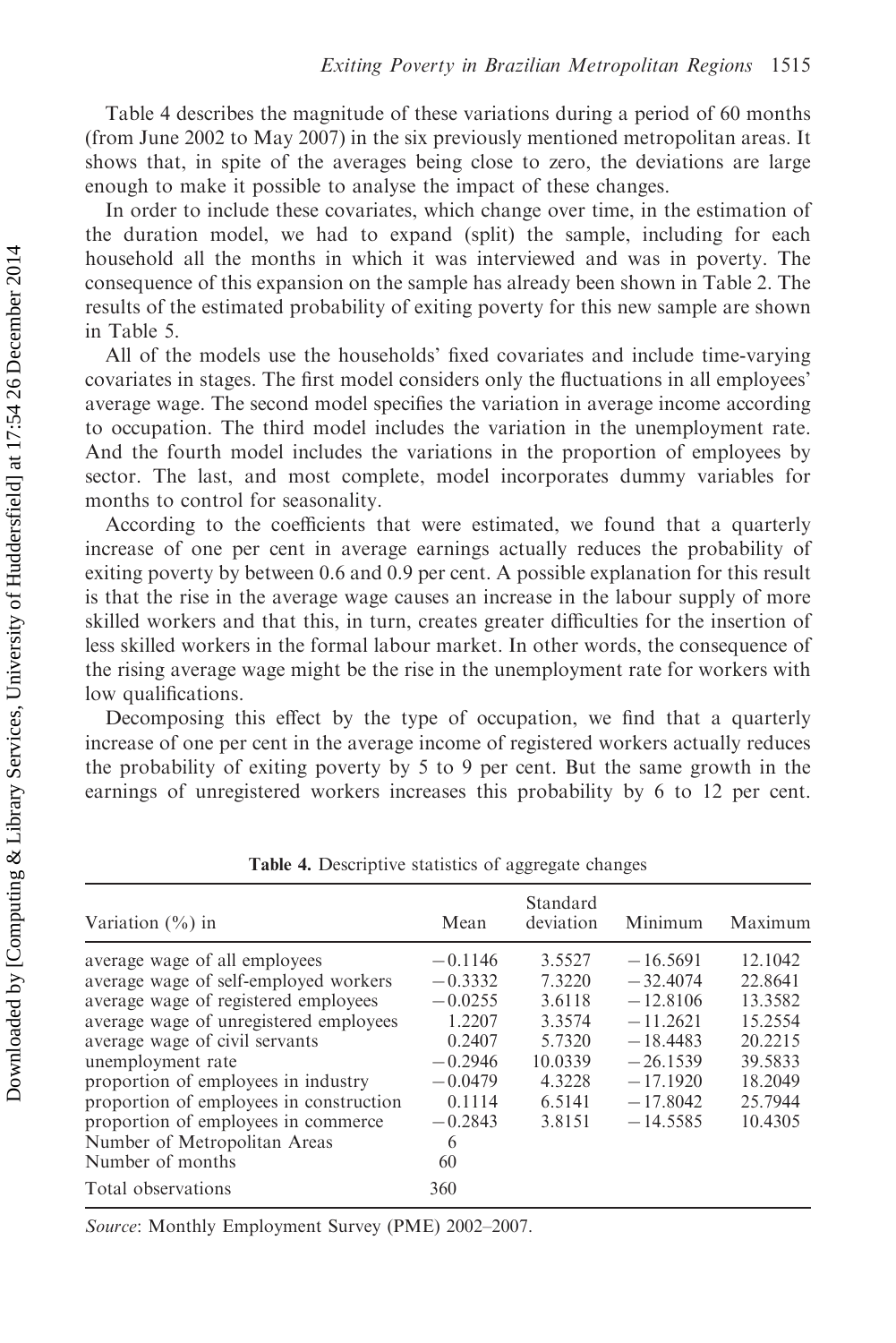|                                                                    | A spice of the contraction of aggregate contract and the contract of the contract of the contract of the contract of the contract of the contract of the contract of the contract of the contract of the contract of the contr |               |                               |               |                  |
|--------------------------------------------------------------------|--------------------------------------------------------------------------------------------------------------------------------------------------------------------------------------------------------------------------------|---------------|-------------------------------|---------------|------------------|
|                                                                    | $\widehat{\Xi}$                                                                                                                                                                                                                | $\widehat{c}$ | $\widehat{\mathbf{c}}$        | $\widehat{4}$ | <u>ි</u>         |
| average wage of all employees<br>Effect of quarterly variation on: | 0.9925***                                                                                                                                                                                                                      |               | Weibull model -- hazard ratio |               |                  |
| average wage of self-employed workers                              |                                                                                                                                                                                                                                | 1.9984***     | $0.9983***$                   | 1.9989**      | 1.9976***        |
| average wage of documented employees                               |                                                                                                                                                                                                                                | $1.0707***$   | $1.0726***$                   | $1.077$ ***   | 1.0988***        |
| average wage of undocumented employees                             |                                                                                                                                                                                                                                | $0.9386***$   | 0.9379***                     | $0.9329***$   | 1.9183***        |
| average wage of civil servants                                     |                                                                                                                                                                                                                                | 0.9983***     | 0.9982****                    | 0.9990*       | 1.9982 ***       |
| unemployment rate                                                  |                                                                                                                                                                                                                                |               | $0.9973***$                   | 0.9972***     | 1.0001           |
| proportion of employees in industry                                |                                                                                                                                                                                                                                |               |                               | $0.9945***$   | $0.9932***$      |
| proportion of employees in construction                            |                                                                                                                                                                                                                                |               |                               | 0.9995        | 1.0004           |
| proportion of employees in commerce                                |                                                                                                                                                                                                                                |               |                               | $0.9888***$   | 1.9908***        |
| average wage of all employees<br>Effect of quarterly variation on: | 0.9939***                                                                                                                                                                                                                      |               | Gompertz model - hazard ratio |               |                  |
| average wage of self-employed workers                              |                                                                                                                                                                                                                                | 1.9986 ***    | 1.9986 ***                    | 1,9991*       | 1.9980***        |
| average wage of documented employees                               |                                                                                                                                                                                                                                | $1.0585***$   | $1.0600***$                   | 1.0645***     | $1.0822***$      |
| average wage of undocumented employees                             |                                                                                                                                                                                                                                | ***0.9490***  | 0.9485***                     | 0.9440***     | 0.9314***        |
| average wage of civil servants                                     |                                                                                                                                                                                                                                | 0.9984***     | 0.9984***                     | 0.9990*       | 1.9984***        |
| unemployment rate                                                  |                                                                                                                                                                                                                                |               | 0.9976***                     | 0.9975***     | 1.0001           |
| proportion of employees in industry                                |                                                                                                                                                                                                                                |               |                               | 0.9953****    | 1.9941 ***       |
| proportion of employees in construction                            |                                                                                                                                                                                                                                |               |                               | 0.9994        | 1.0002           |
| commerce<br>proportion of employees in                             |                                                                                                                                                                                                                                |               |                               | 0.9901***     | 0.9919***        |
|                                                                    |                                                                                                                                                                                                                                |               |                               |               | $_{(continued)}$ |

**Table 5.** Effects of aggregate changes estimated using different models of poverty Table 5. Effects of aggregate changes estimated using different models of poverty

Downloaded by [Computing & Library Services, University of Huddersfield] at 17:54 26 December 2014 Downloaded by [Computing & Library Services, University of Huddersfield] at 17:54 26 December 2014

# 1516 A.F. Machado & R.P. Ribas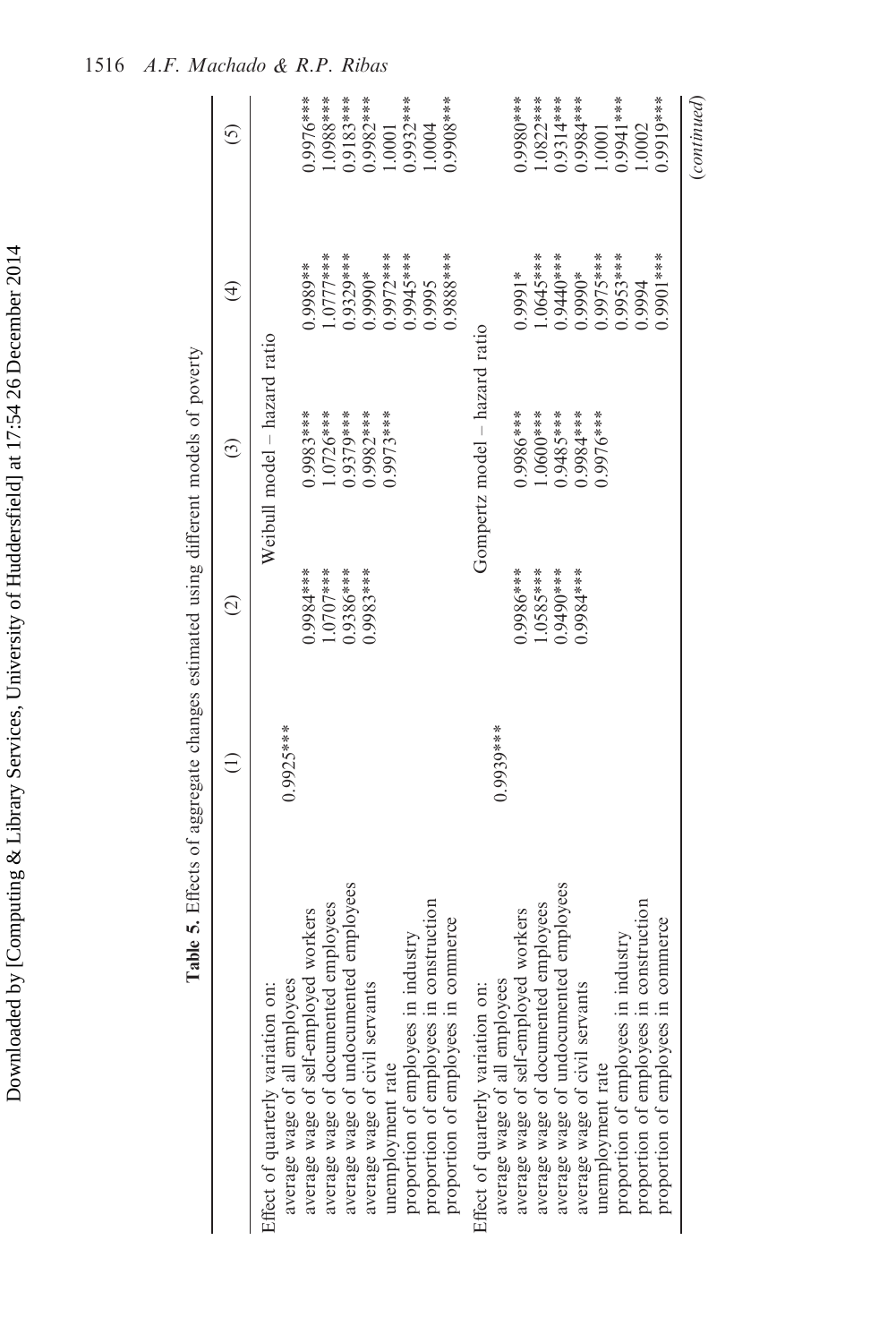|                                                                                                                                                                                   | Ξ          | $\widehat{\circ}$       | ි                                     | $\hat{t}$                  | <u>ර</u>                 |
|-----------------------------------------------------------------------------------------------------------------------------------------------------------------------------------|------------|-------------------------|---------------------------------------|----------------------------|--------------------------|
| Effect of quarterly variation on:                                                                                                                                                 | 0.9937***  |                         | Log-logistic model - odds ratio       |                            |                          |
| average wage of all employees<br>average wage of self-employed workers                                                                                                            |            | ***08666                | 1.9980***                             | \$8866.1                   | 1.9976***                |
| average wage of undocumented employees<br>average wage of documented employees                                                                                                    |            | 1.0619***<br>1.9481 *** | $0.9478***$<br>$1.0632***$            | $1.0688***$<br>$0.9421***$ | 1.0887***<br>$0.9280***$ |
| average wage of civil servants                                                                                                                                                    |            | 0.9972***               | 0.9971***                             | 1.9980**                   | $0.9970$ ***             |
| unemployment rate                                                                                                                                                                 |            |                         | 0.9973***                             | 1.9971***                  | 1.0008                   |
| industry<br>proportion of employees in                                                                                                                                            |            |                         |                                       | 0.9949***                  | 0.9936***                |
| proportion of employees in construction                                                                                                                                           |            |                         |                                       | 0.9983**                   | 0.9993                   |
| proportion of employees in commerce                                                                                                                                               |            |                         |                                       | $0.9871***$                | 0.9895 ***               |
| average wage of all employees<br>Effect of quarterly variation on:                                                                                                                | 0.9911 *** |                         | Inverse Gaussian model - hazard ratio |                            |                          |
| average wage of self-employed workers                                                                                                                                             |            | 0.9989                  | 1.9988*                               | 0.9998                     | 0.9976***                |
| average wage of documented employees                                                                                                                                              |            | 1.0831 ***              | 1.0862***                             | $1.0934***$                | 1.1187***                |
| average wage of undocumented employees                                                                                                                                            |            | 1.9291 ***              | $0.9279***$                           | $0.9212***$                | 0.9049***                |
|                                                                                                                                                                                   |            |                         |                                       |                            |                          |
| average wage of civil servants                                                                                                                                                    |            | 0.9973***               | $0.9973***$                           | 1.9982*                    | 0.9971***                |
| unemployment rate                                                                                                                                                                 |            |                         | 0.9966***                             | $0.9965***$                | 0.9999                   |
| industry<br>proportion of employees in                                                                                                                                            |            |                         |                                       | 0.9927***                  | $0.9913***$              |
| proportion of employees in construction                                                                                                                                           |            |                         |                                       | 0.9996                     | $1.0014*$                |
| proportion of employees in commerce                                                                                                                                               |            |                         |                                       | $0.9852***$                | 0.9874***                |
| Control variables                                                                                                                                                                 |            |                         |                                       |                            |                          |
| Household fixed characteristics                                                                                                                                                   | $\times$   | $\times$                | ×                                     | ×                          |                          |
| Dummy for months of the year                                                                                                                                                      |            |                         |                                       |                            | $\times$                 |
| Note: *significant at 5 per cent, **significant at 1 per cent, ***significant at 0.1 per cent.<br>Source: Own calculations based on the Monthly Employment Survey (PME) 2002-2007 |            |                         |                                       |                            |                          |

Table 5. (Continued) Table 5. (Continued)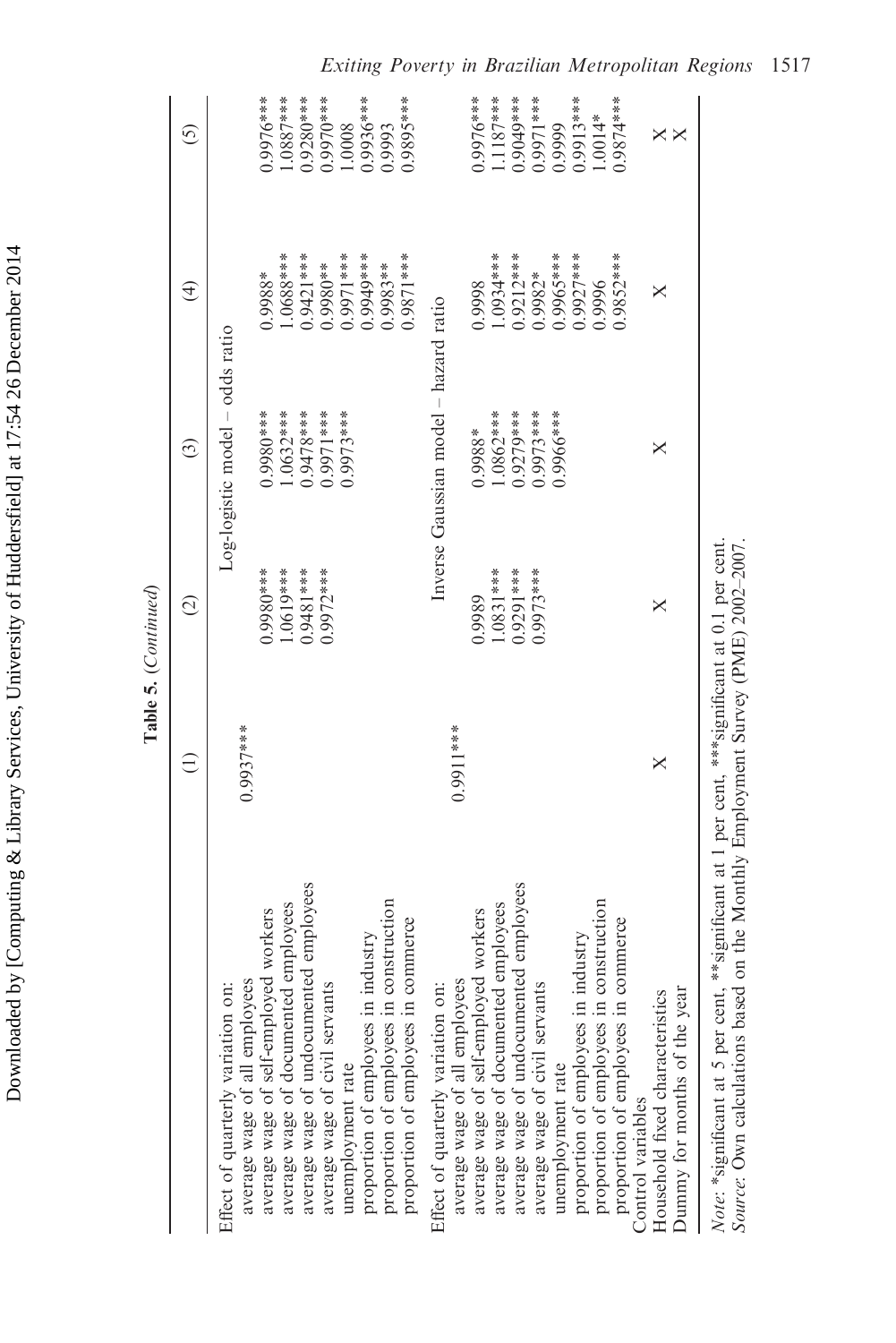According to Machado et al. (2007), poor workers are concentrated in the informal sector in Brazilian metropolitan areas. Thus, one can assume that the effect on unregistered workers tends to increase the income in poor households, whereas the effect on registered workers leads to a lower participation of poor workers in the formal labour market.

Table 4 shows that, fortunately for poor households, earnings in the informal sector have been increasing more quickly, on average, than in the formal sector. Part of this growth can be attributed to the re-adjustments in the minimum wage. As Giambiagi and Franco (2007) and Camargo et al. (2001) note, the so-called 'lighthouse' effect of the minimum wage has a substantial impact on the informal labour market. The employer who does not officially register workers is not forced to readjust his wages because he is already acting illegally. However, moral considerations (the need to obey social norms) and/or the practical necessity to avoid worker dissatisfaction can lead the employer to follow the law regarding the minimum wage, even if this is done in an informal manner.

Supporting this evidence, Khamis (2008) claims that increases in the minimum wage usually have more impact on the informal sector than on the formal sector in developing countries. He shows that two minimum wage readjustments, in 1993 and 2004, significantly raised wages in the informal sector in Argentina, whereas they had no impact in the formal sector's wages. In addition, Gindling and Terrell (2004) find that the minimum wage raises earnings not only in the urban formal sector but also in informal sectors in Costa Rica.

These results present the role of the minimum wage over the informal workers earning and, consequently, over the proportion of poor. When there is no control for seasonality, we found that the direct effect of reducing the unemployment rate by 1 per cent on the probability of exiting poverty is only 0.3 per cent. When seasonality is controlled, this effect is no longer significant. Therefore, exogenous shocks in unemployment, which are not related to the variation of other observable variables, do not affect a household's permanence in poverty. Namely, changes in the unemployment rate may affect poverty duration only when these are promoted by variations in wages or predicted by seasonal fluctuations of economic activity.

It is worth mentioning that formal employees are the only ones covered by unemployment insurance in Brazil and, as already pointed, they are underrepresented in poverty. According to Tzannatos and Roddis (1998), this system is different in other countries, like Canada and Denmark, where self-employed wokers are covered too. Therefore, when formal workers lose their jobs, they rarely fall into poverty. On the other hand, when informal employees become unemployed in Brazil, they depend only on odd jobs to sustain themselves. Finally, variations in the aggregate unemployment rate may not affect a great part of the informal sector, which corresponds to the self-employed, since this part is only related to labour supply decisions.

With regard to the participation of employees by sector, we can see that the reduction of 1 per cent in the proportion of industrial and commercial workers in relation to service-sector workers increases the probability that households will leave poverty by around 0.5 to one per cent, respectively. That is to say, the movement of industrial and commercial workers into the service sector in metropolitan areas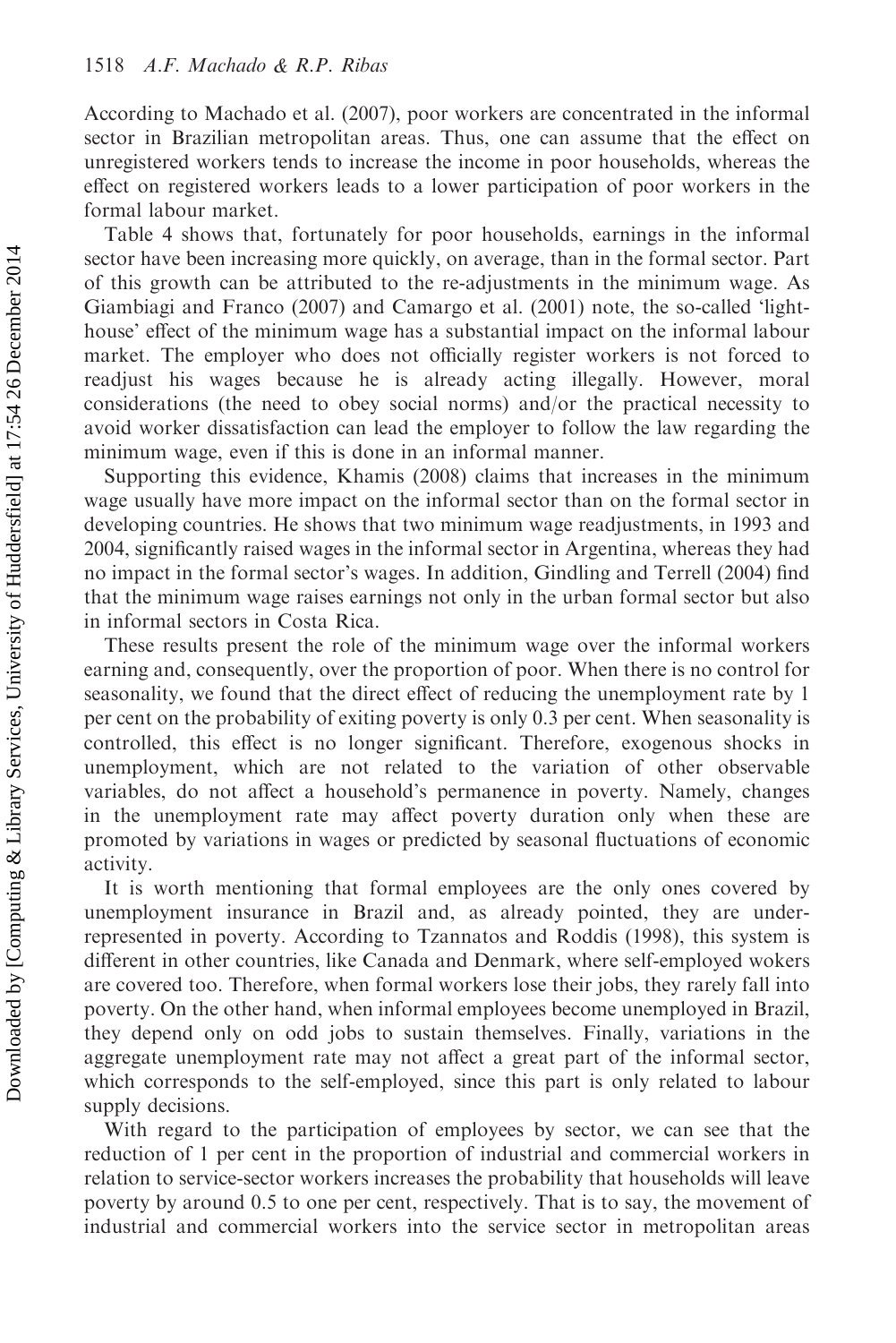significantly reduces the period spent by households in poverty. However, according to Table 4, on average, this change has been taking place very slowly. Between 2002 and 2003, such variation took place mainly in the personal sevice sector. After 2003, the productive service sector, which correspond to financial services, communication, and company services supply, and the social service sector, which includes health and education, grew faster than the others (Cardoso, 2007).

As a final note, the effect of changes in the proportion of employees in the construction sector is not significant in most of the models analysed.

# VI. Conclusion

The results of the parametric survival models suggest that the probability of moving out of poverty decreases the longer the household has remained in poverty – mainly after the second month in this condition. Therefore, the longer the household stays in poverty, the greater the chances that it will remain there.

With regard to households that have entered poverty, we found that, in general, the greater the distance of their initial per capita income below the poverty line, the lower the probability of their exit from poverty. However, the households that entered into poverty with no income, or very low incomes, are not the ones with the lowest chance of exiting this state. For some households, the transitory nature of unemployment of the household head or other key working members puts them in the situation where their poverty income gap might be large but the probability of remaining in poverty is actually lower than that for households that have somewhat higher incomes but their poverty-level income is long-lasting.

In terms of changes in the labour market, we found that the movement of industrial and commercial workers into the service sector in metropolitan areas has caused a significant reduction in the length of time that households spend in poverty. However, this movement has, on average, been taking place very slowly. In fact, this process of 'tertiarization' might be already beginning to wane. Another important result is that changes in the unemployment rate do not have a *direct* effect on the likelihood of households remaining in or exiting poverty.

In the regression analysis, we also showed that increasing the average wage of the workers who were registered caused a significant reduction in the probability of the exit of poor households from poverty, whereas the increase of the average earnings of unregistered workers raised this probability to a significant degree. Indeed, poor workers are more concentrated in the informal than in the formal sector of the economy. Therefore, the increase in the average earnings of informal workers has the effect of increasing the income of poor households, while an increase in the wage of the rest of the formal-sector workers does not have the same effect.

We should take into account that, in Brazil, there is an enormous contingent of adults who face a huge difficulty in participating in the labour force, especially in the formal sector of the economy. For this group, job creation programmes could be ineffective in helping them exit poverty. In addition, increases in the average wage among formal-sector workers might make the participation of poor workers in the formal labour market even more difficult. Thus, the common strategy adopted by such workers in order to mitigate their conditions is to take up employment in informal low-paid jobs.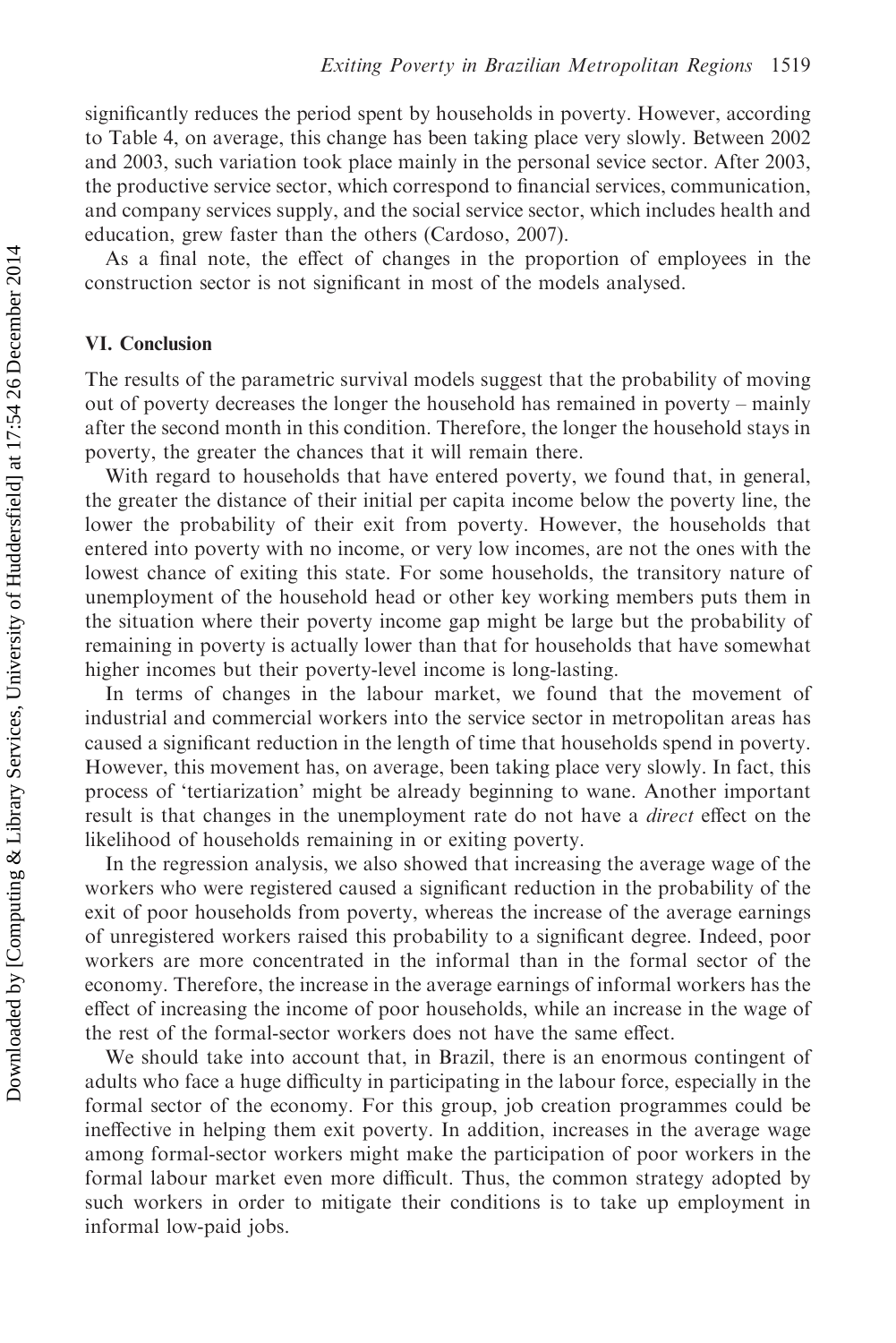#### Acknowledgements

We would like to thank the referee comments and suggestions.

#### **Notes**

- 1. The poverty lines were deflated in accordance with the modified INPC proposed by Corseuil and Foguel (2002), which can be found at [http://www.ipea.gov.br/sites/000/2/publicacoes/tds/td\\_0897.pdf](www.ipea.gov.br/sites/000/2/publicacoes/tds/td_0897.pdf)
- 2. The generalised Gamma distribution, which represents the general case of exponential, Weibull and Log-logistic distributions, was not taken into account because the maximum likelihood estimation of this model did not converge.
- 3. See Gritz (1993) and Rosholm (2001) as references.
- 4. D'Addio and Rosholm (2002) propose another likelihood function that produces more robust results. However, using this function requires retrospective data about events prior to the situation under analysis.

#### References

- Aalen, O.O. and Gjessing, H.K. (2001) Understanding the shape of the hazard rate: a process point of view. Statistical Science, 16(1), pp. 1–22.
- Adato, M., Carter, M. and May, J. (2006) Exploring poverty traps and social exclusion in South Africa using qualitative and quantitative data. Journal of Development Studies, 42(2), pp. 226-247.
- Amemiya, T. (1999) A note on left censoring, in: H. Pesaran, K. Lahiri, C. Hsiao, L.-F. Lee (eds) Analysis of Panels and Limited Dependent Variable Models (Cambridge: Cambridge University Press), pp. 7–22.
- Bane, M.J. and Ellwood, D. (1986) Slipping into and out of poverty: the dynamics of spells. Journal of Human Resources, 21(1), pp. 1–23.
- Barrett, C.B., Marenya, P.P., Mcpeak, J., Minten, B., Murithi, F., Oluoch-Kosura, W., Place, F., Randrianarisoa, J.C., Rasambainarivo, J. and Wangila, J. (2006) Welfare dynamics in rural Kenya and Madagascar. Journal of Development Studies, 42(2), pp. 248–277.
- Barros, R.P., Mendonca, R. and Neri, M. (1995) Duration of spell of poverty. Anais do IV Encontro Nacional de Estudos do Trabalho (Sao Paulo: ABET), pp. 50–100.
- Baulch, B. and Hoddinott, J. (2000) Economic mobility and poverty dynamics in developing countries. The Journal of Development Studies, 36(6), pp. 1–24.
- Beccaria, L. and Maurízio, R. (2006) Factors associated with poverty mobility in Greater Buenos Aires. Paper presented at XLI Reunión Annual de la Asociación Argentina de Economía Política (AAEP), Salta, Argentina. Accessed at http://www.aaep.org.ar.
- Bigsten, A. and Shimeles, A. (2003) The dynamics of poverty in Ethiopia. Paper presented at WIDER Conference on Inequality, Poverty and Human Well-being, Helsinki, Finland.
- Camargo, J.M., Neri, M.C. and Gonzaga, G. (2001) Salário mínimo, efeito farol e pobreza [Minimum wage, light-house effect and poverty]. Revista de Economia Política, 21(2), pp. 78-90.
- Cappellari, L. and Jenkins, S.P. (2002) Who stays poor? who becomes poor? Evidence from the British Household Panel Survey. Economic Journal, 112, pp. C60–C67.
- Cardoso, J.C. (2007) De volta para o futuro? As fontes de recuperação do emprego formal no Brasil e as condições para sua sustentabilidade temporal [Come back to the future. The reasons for the increase in the formal employment in Brazil and the conditions for its time sustainability]. Working paper 1310, IPEA, Brasília.
- Carter, M.R. and Barrett, C. (2006) The economics of poverty traps and persistent poverty: An assetbased approach. Journal of Development Studies, 42(2), pp. 178–199.
- Corseuil, C.H. and Foguel, M.N. (2002) Uma sugestão de deflatores para rendas obtidas a partir de algumas pesquisas domiciliares [A suggestion of deflators to income in household surveys]. Working paper 897, IPEA, Rio de Janeiro.
- D'Addio, A.C. and Rosholm, M. (2002) Left censoring in duration data: theory and applications. Paper 2002–5, Department of Economics, University of Aarhus, Denmark.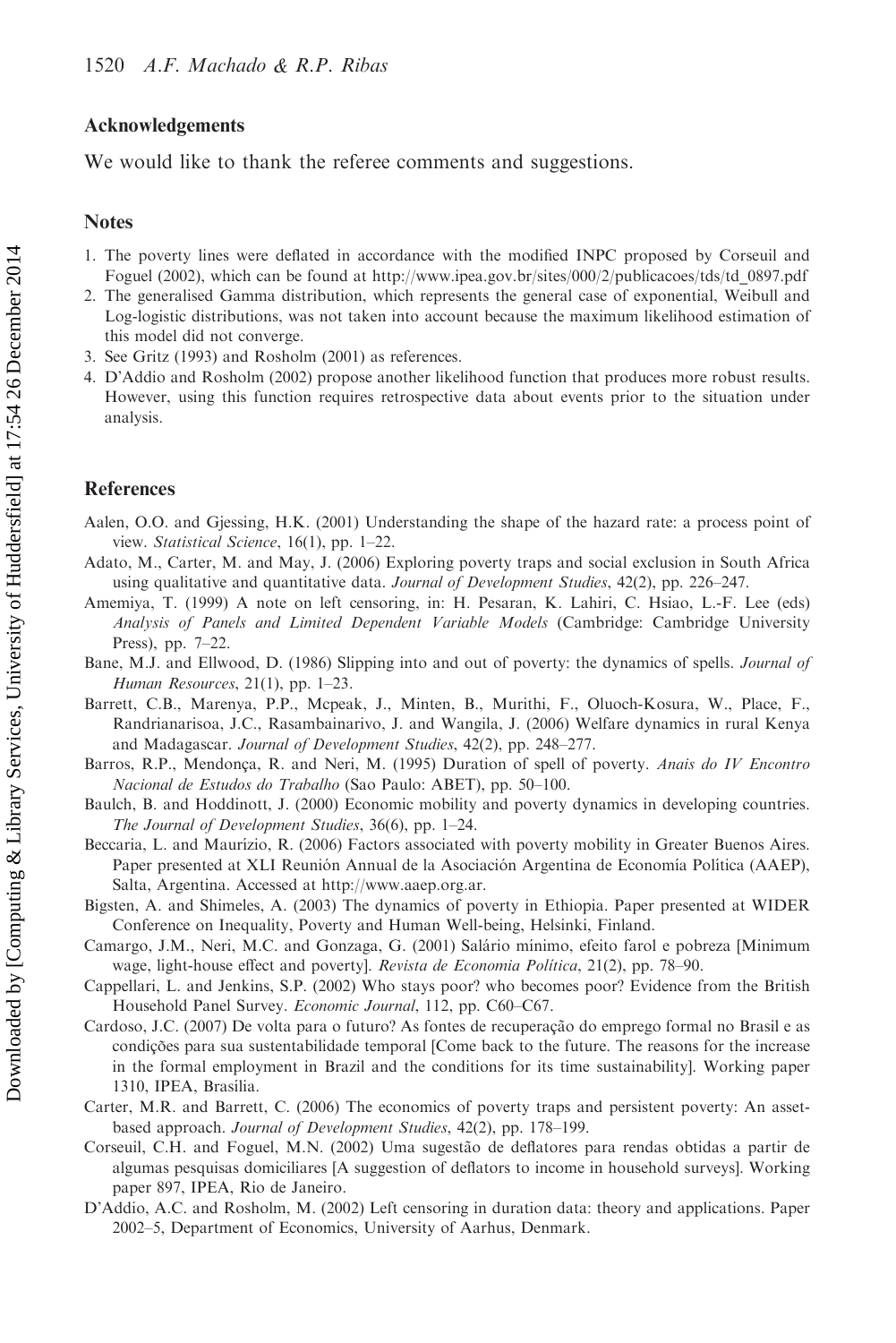- Denisova, I. (2007) Entry to and exit from poverty in Russia: evidence from longitudinal data. CEFIR/ NES Paper 98, New Economic School, Moscow.
- Dmitri, S. (2000) Persistent poverty in Russia. Paper BSP/2000/037 E, New Economic School, Moscow. Doksum, K.A. and Høyland, A. (1992) Models for variable-stress accelerated life testing experiments
	- based on Wiener processes and the inverse Gaussian distribution. Technometrics, 34(1), pp. 74–82.
- Duncan, G.J. (1983) The implications of changing family composition for the dynamic analysis of family economic well-being, in: A.B. Atkinson and F.A. Cowell (eds) *Panel Data Analysis* (London: London School of Economics), pp. 203–239.
- Duncan, G.J. and Rodgers, W. (1991) Has children's poverty become more persistent? American Sociological Review, 56(4), pp. 538–550.
- Elbers, C., Lanjouw, J.O. and Lanjouw, P. (2003) Micro-level estimation of poverty and inequality. Econometrica, 71(1), pp. 355–364.
- Giambiagi, F. and Franco, S. (2007) O esgotamento do papel do salário mínimo como mecanismo de combate a` pobreza extrema [The impossibility of the role of the minimum wage to decrease extreme poverty]. Working paper 1290, IPEA, Rio de Janeiro.
- Gindling, T.H. and Terrell, K. (2004) Legal minimum wages and the wages of formal and informal sector workers in Costa Rica. Working Paper 2004–647, William Davidson Institute, University of Michigan.
- Gritz, M. (1993) The impact of training on the frequency and the duration of employment. Journal of Econometrics, 57(1–3), pp. 21–51.
- Heckman, J.J. (1979) Sample bias as a specification error. Econometrica, 47(1), pp. 153–161.
- Hoddinott, J. (2006) Shocks and their consequences across and within households in rural Zimbabwe. Journal of Development Studies, 42(2), pp. 301–321.
- Hussain, M.A. (2002) Poverty duration in Denmark. Welfare Distribution Paper 28, Danish National Institute of Social Research.
- Iceland, J. (1997a) The dynamics of poverty spells and issues of left-censoring. PSC Research Report 97– 378, University of Michigan.
- Iceland, J. (1997b) Urban labor markets and individual transitions out of poverty. Demography, 34(3), pp. 429–441.
- Iceland, J. (2003) Dynamics of economic well-being: poverty 1996–1999. Current Population Reports, P70–91, US Census Bureau.
- Khamis, M. (2008) Does the minimum wage have a higher impact on the informal than on the formal labor market? Evidence from quasi experiments. Discussion Paper 3921, IZA, Bonn, Germany.
- Krishna, A., Lumonya, D., Markiewicz, M., Mugumya, F., Kafuko, A. and Wegoye, J. (2006) Escaping poverty and becoming poor in 36 villages of central and western Uganda. Journal of Development Studies, 42(2), pp. 346–370.
- Lancaster, T. (1982) Econometric methods for the duration of unemployment. *Econometrica*, 47(4), pp. 939–956.
- Machado, A.F., Ribas, R.P. and Penido, M. (2007) Mobilidade entre estados de pobreza e inserção no mercado de trabalho: uma análise para o Brasil Metropolitano em 2004 [Mobility between poverty status and labour market: an analysis for Metropolitan Brazil in 2004]. Economia Aplicada, 11(2), pp. 253–279.
- McKernan, S.M. and Ratcliffe, C. (2003) Events that trigger poverty entries and exits. JCPR Paper 317, Joint Center for Poverty Research, Northwestern University and University of Chicago.
- Ribas, R.P. and Machado, A.F. (2007) Distinguishing chronic poverty from transient poverty in Brazil: developing a model for pseudo-panel data. Working Paper 36, International Poverty Centre, UNDP.
- Ribas, R.P. and Machado, A.F. (2008) A imputação da renda não-trabalho na PME e seu proveito em análises dinâmicas de pobreza e desigualdade [An imputation to non-labour income in PME and its use in analysis of poverty dynamics and inequality]. Paper presented at XIII Encontro Regional de Economia, July, Fortaleza, Brazil.
- Ribas, R.P. and Soares, S.D. (2008) Sobre o painel da pesquisa mensal de emprego (PME) do IBGE [About the panel of Monthly Employment Survey (PME) from 16E]. Working paper 1348, IPEA, Brasília.
- Ridder, G. (1984) The distribution of single spell duration data, in: G.R. Neumann and N.C. Westergard-Nielsen (eds) Studies in Labor Market Dynamics (New York: Springer), pp. 45–73.